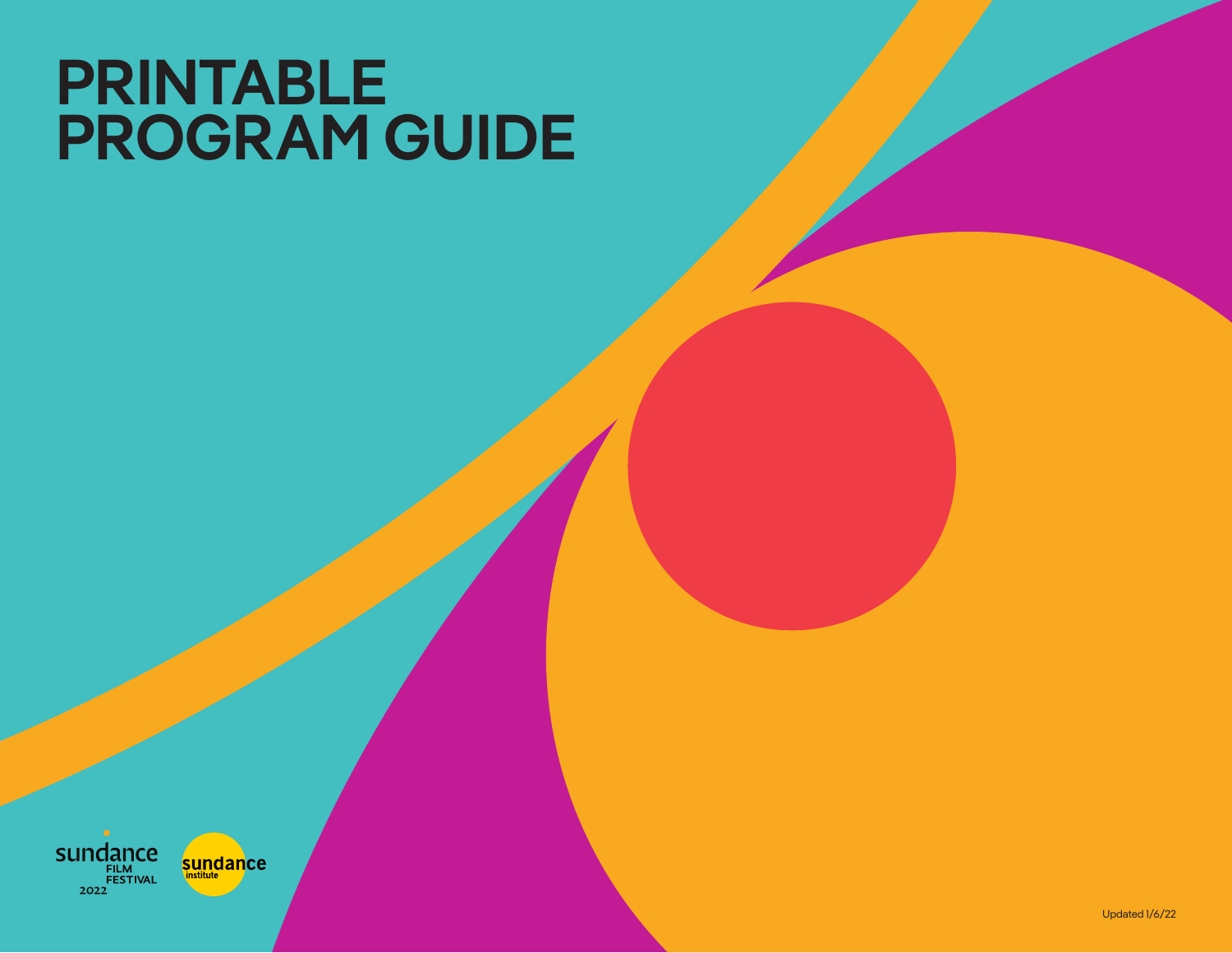#### **Master**

Three women strive to find their place at an elite New England university. As the insidious specter of racism haunts the campus in increasingly supernatural fashion, each fights to survive in this space of privilege.

**DIRECTOR/SCREENWRITER:** Mariama Diallo **PRODUCERS:** Joshua Astrachan, Brad Becker-Parton, Andrea Roa

#### **Nanny**

#### *English, Wolof*

Aisha is an undocumented nanny working for a privileged couple in New York City. As she prepares for the arrival of the son she left behind in Senegal, a violent supernatural presence invades her reality, threatening the American dream she is painstakingly piecing together.

**DIRECTOR/SCREENWRITER:** Nikyatu Jusu **PRODUCERS:** Nikkia Moulterie, Daniela Taplin Lundberg

## **Palm Trees and Power Lines**

Seventeen-year-old Lea spends her summer aimlessly tanning with her best friend, tiptoeing around her fragile mother, and getting stoned with a group of boys from school. This monotony is disrupted by an encounter with Tom, a man twice her age, who promises an alternative to Lea's unsatisfying adolescent life.

**DIRECTOR:** Jamie Dack **PRODUCERS:** Leah Chen Baker, Jamie Dack

# **Watcher**

*English, Romanian*

A young woman moves into a new apartment with her fiancé and is tormented by the feeling that she is being stalked by an unseen watcher in an adjacent building.

**DIRECTOR:** Chloe Okuno **PRODUCERS:** Roy Lee, Steven Schneider, Derek Dauchy, John Finemore, Aaron Kaplan, Mason Novick, Sean Perrone

# **U.S. DRAMATIC COMPETITION**

## **892**

When Brian Brown-Easley's disability check fails to materialize from Veterans Affairs, he finds himself on the brink of homelessness and breaking his daughter's heart. No other options, he walks into a Wells Fargo Bank and says, "I've got a bomb."

**DIRECTOR:** Abi Damaris Corbin **PRODUCERS:** Ashley Levinson, Salman Al-Rashid, Sam Frohman, Kevin Turen, Mackenzie Fargo

### **Alice**

When a woman in servitude in 1800s Georgia escapes the 55-acre confines of her captor, she discovers the shocking reality that exists beyond the tree line… it's 1973. Inspired by true events.

**DIRECTOR/SCREENWRITER:** Krystin Ver Linden **PRODUCER:** Peter Lawson

#### **blood**

*English, Japanese, Icelandic, German*

After the death of her husband, a young woman travels to Japan where she finds solace in an old friend. But when comforting turns to affection, she realizes she must give herself permission before she can fall in love again.

**DIRECTOR/SCREENWRITER:** Bradley Rust Gray **PRODUCERS:** David Urrutia, Bradley Rust Gray, So Yong Kim, Elika Portnoy, Alex Orlovsky, Jonathon Komack Martin

# **Cha Cha Real Smooth**

A directionless college graduate embarks on a relationship with a young mom and her teenage daughter, while learning the boundaries of his new bar mitzvah partystarting gig.

**DIRECTOR/SCREENWRITER:** Cooper Raiff **PRODUCERS:** Dakota Johnson, Ro Donnelly, Erik Feig, Jessica Switch, Cooper Raiff

# **Dual**

After receiving a terminal diagnosis, Sarah commissions a clone of herself to ease the loss for her friends and family. When she makes a miraculous recovery, her attempt to have her clone decommissioned fails, and leads to a court-mandated duel to the death. **DIRECTOR/SCREENWRITER:** Riley Stearns **PRODUCERS:** Nate Bolotin, Aram Tertzakian, Lee Kim, Riley Stearns, Nick Spicer, Maxime Cottray

### **Emergency**

Ready for a night of partying, a group of Black and Latino college students must weigh the pros and cons of calling the police when faced with an unusual emergency.

**DIRECTOR:** Carey Williams **PRODUCERS:** Marty Bowen, Isaac Klausner, John Fischer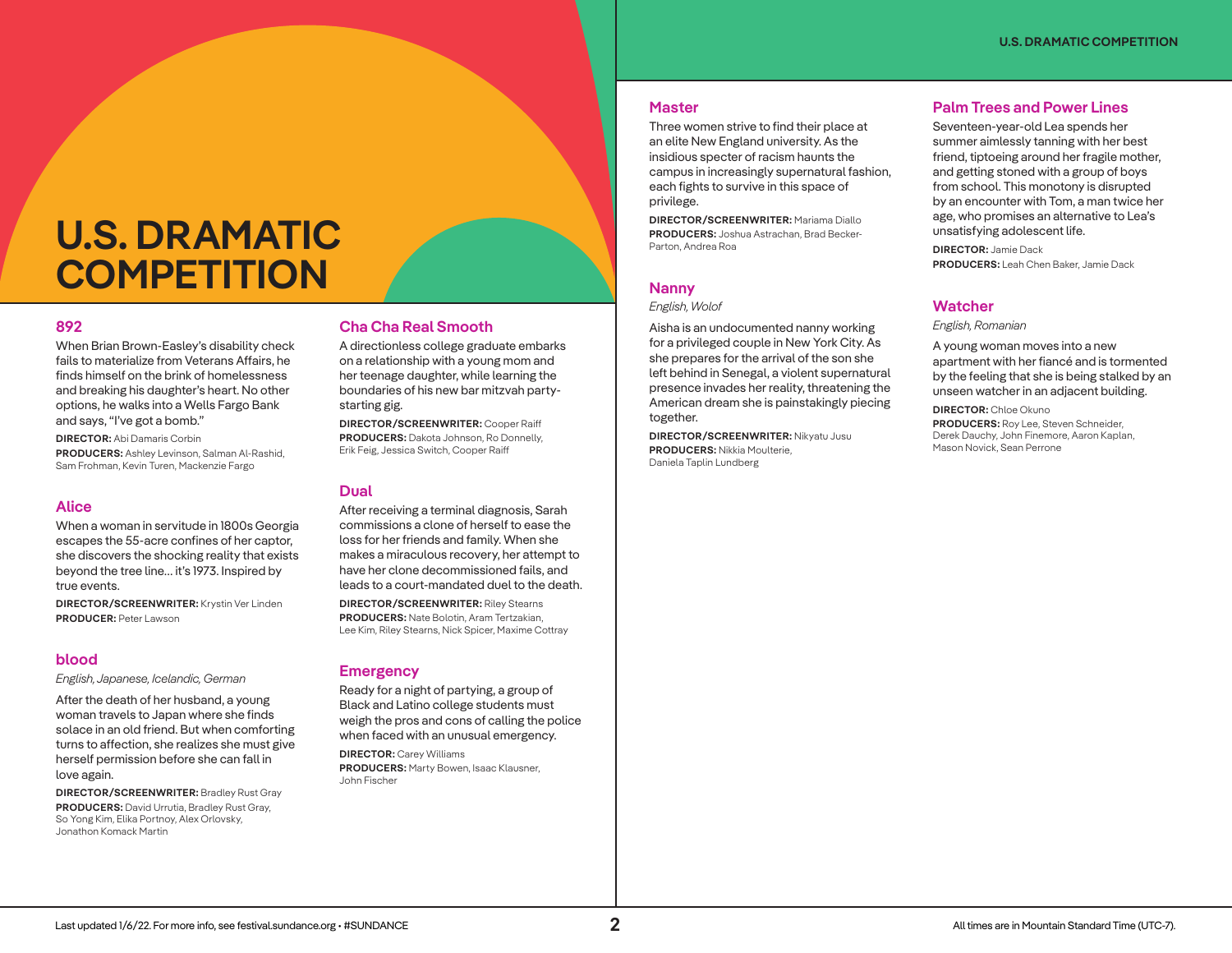# **U.S. DOCUMENTARY COMPETITION**

# **Aftershock**

Following the preventable deaths of their partners due to childbirth complications, two bereaved fathers galvanize activists, birth workers, and physicians to reckon with one of the most pressing American crises of our time — the U.S. maternal health crisis. **DIRECTORS:** Paula Eiselt, Tonya Lewis Lee **PRODUCERS:** Paula Eiselt, Tonya Lewis Lee

# **Descendant**

Clotilda, the last known ship carrying enslaved Africans to the United States, arrived in Alabama 40 years after African slave trading became a capital offense. It was promptly burned and its existence denied. After a century shrouded in secrecy and speculation, descendants of the Clotilda's survivors are reclaiming their story.

**DIRECTOR:** Margaret Brown **PRODUCERS:** Kyle Martin, Essie Chambers, Margaret Brown

# **The Exiles**

Documentarian Christine Choy tracks down three exiled dissidents from the Tiananmen Square massacre in order to find closure on an abandoned film she began shooting in 1989.

**DIRECTORS:** Ben Klein, Violet Columbus **PRODUCERS:** Maria Chiu, Ben Klein, Violet Columbus

# **Fire of Love**

*French, English*

Intrepid scientists and lovers Katia and Maurice Krafft died in a volcanic explosion doing the very thing that brought them together: unraveling the mysteries of volcanoes by capturing the most explosive imagery ever recorded. A doomed love triangle between Katia, Maurice, and volcanoes, told through their archival footage.

**DIRECTOR:** Sara Dosa **PRODUCERS:** Shane Boris, Ina Fichman, Sara Dosa

# **Free Chol Soo Lee**

*English, Korean*

After a Korean immigrant is wrongly convicted of a 1973 San Francisco Chinatown gang murder, Asian Americans unite as never before to free Chol Soo Lee. A former street hustler becomes the symbol for a landmark movement. But once out, he self-destructs, threatening the movement's legacy and the man himself.

**DIRECTORS:** Julie Ha, Eugene Yi **PRODUCERS:** Su Kim, Jean Tsien, Sona Jo, Julie Ha, Eugene Yi

# **I Didn't See You There**

Spurred by the spectacle of a circus tent that goes up outside his Oakland apartment, a disabled filmmaker launches into an unflinching meditation on freakdom, (in)visibility, and the pursuit of individual agency.

**DIRECTOR:** Reid Davenport **PRODUCER:** Keith Wilson

# **The Janes**

In the spring of 1972, police raided an apartment on Chicago's South Side. Seven women were arrested. The accused were part of a clandestine network. Using code names, blindfolds, and safe houses, they built an underground service for women seeking safe, affordable, illegal abortions. They called themselves "Jane."

**DIRECTORS:** Tia Lessin, Emma Pildes **PRODUCERS:** Emma Pildes, Daniel Arcana, Jessica Levin

# **Jihad Rehab**

*Arabic, English*

A group of men trained by Al-Quida are transferred from Guantanamo to a rehabilitation center for extremists. **DIRECTOR:** Meg Smaker **PRODUCERS:** Meg Smaker, Bryan Storkel

# **TikTok, Boom.**

With TikTok now crowned the world's most downloaded app, these are the personal stories of a cultural phenomenon, told through an ensemble cast of Gen-Z natives, journalists, and experts alike. This film seeks to answer, "why is an app, best known for people dancing, the target of so much controversy?"

**DIRECTOR:** Shalini Kantayya **PRODUCERS:** Ross M. Dinerstein, Shalini Kantayya, Danni Mynard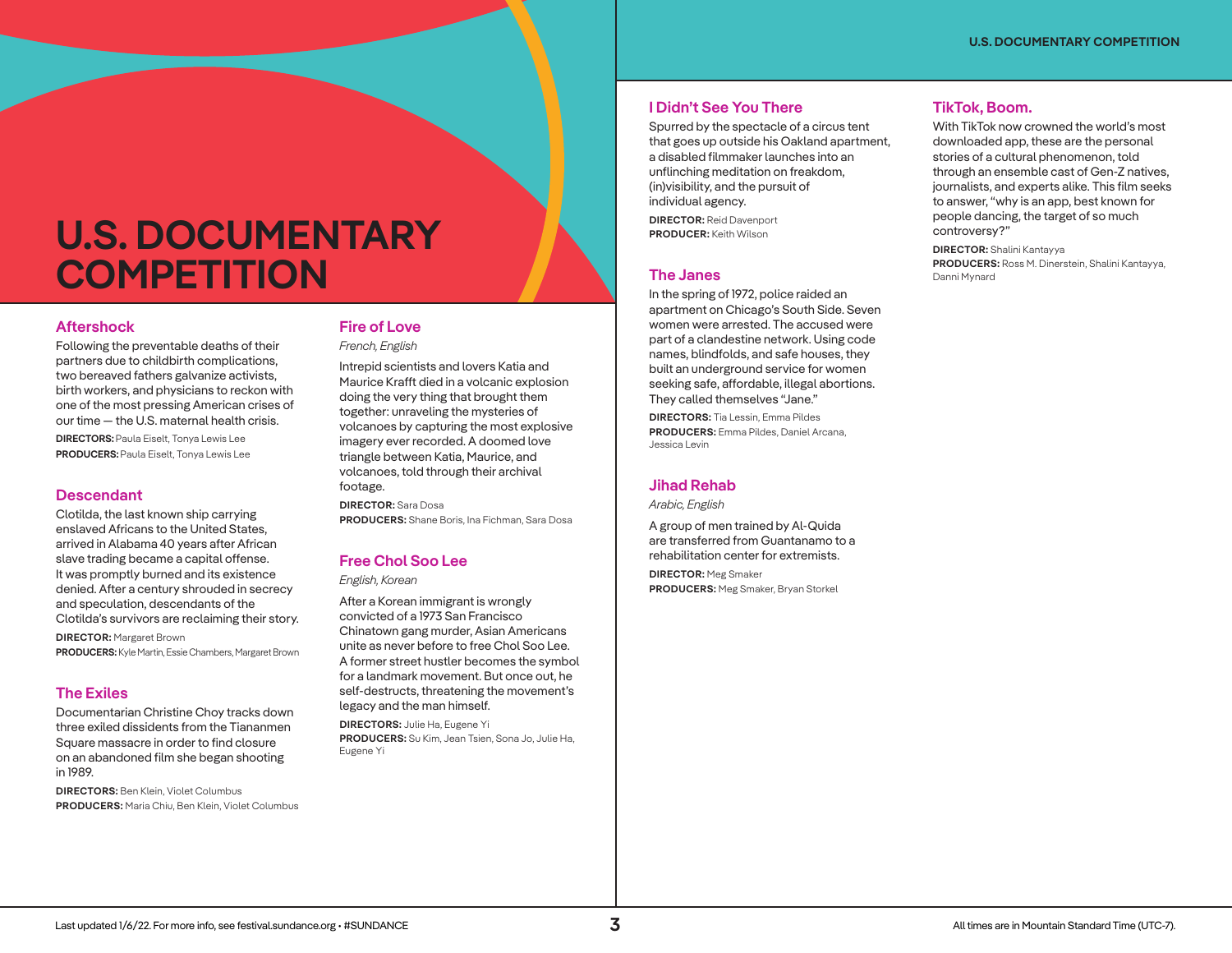# **WORLD CINEMA DRAMATIC COMPETITION**

# **Brian and Charles**

#### *United Kingdom*

A story of friendship, love, and letting go. And a 7-foot-tall robot that eats cabbages. A comedy shot in documentary format.

**DIRECTOR:** Jim Archer **PRODUCER:** Rupert Majendie

# **The Cow Who Sang A Song Into The Future**

*Chile/France/United States/Germany Spanish* 

Cecilia and her children travel to her aging father's dairy farm after he has a heart attack. Back in her childhood home, Cecilia is met by her mother, a woman dead for many years, whose presence brings to life a painful past chorused by the natural world around them.

**DIRECTOR:** Francisca Alegría **PRODUCERS:** Tom Dercourt, Alejandra García

# **Dos Estaciones**

*Mexico Spanish*

In the bucolic hills of Mexico's Jalisco highlands, iron-willed businesswoman Maria Garcia fights the impending collapse of her tequila factory.

**DIRECTOR:** Juan Pablo González **PRODUCERS:** Jamie Gonçalves, Ilana Coleman, Bruna Haddad, Makena Buchanan

# **Gentle**

*Hungary Hungarian*

> Edina, a female bodybuilder, is ready to sacrifice everything for the dream she shares with Adam, her partner and trainer: to win the world championship. The odd love she finds on her way there makes her see the difference between her dreams and her true self.

**DIRECTORS:** Anna Eszter Nemes, László Csuja **PRODUCERS:** András Muhi, Gábor Ferenczy

# **Girl Picture**

*Finland Finnish, French*

Mimmi, Emma, and Rönkkö are girls at the cusp of womanhood, trying to draw their own contours. On three consecutive Fridays, two of them experience the earth-moving effects of falling in love, while the third goes on a quest to find something she's never experienced before: pleasure.

**DIRECTOR:** Alli Haapasalo **PRODUCERS:** Leila Lyytikäinen, Elina Pohjola

# **KLONDIKE**

*Ukraine/Turkey Ukrainian, Russian, Chechen, Dutch*

The story of a Ukrainian family living on the border of Russia-Ukraine during the start of war. Irka refuses to leave her house even as the village gets captured by armed forces. Shortly after, they find themselves at the center of air crash catastrophe on July 17, 2014.

**DIRECTOR/SCREENWRITER:** Maryna Er Gorbach **PRODUCERS:** Maryna Er Gorbach, Mehmet Bahadir Er, Sviatoslav Bulakovsky

### **Leonor Will Never Die**  *Philippines*

*Filipino, English*

Fiction and reality blur when Leonor, a retired filmmaker, falls into a coma after a television lands on her head, compelling her to become the action hero of her unfinished screenplay.

**DIRECTOR/SCREENWRITER:** Martika Ramirez Escobar

**PRODUCERS:** Monster Jimenez, Mario Cornejo

# **Marte Um (Mars One)**

*Brazil Portuguese*

In Brazil, a lower-middle-class Black family of four tries to keep their spirits up and their dreams going in the months that follow the election of a right-wing president, a man who represents everything they are not.

**DIRECTOR/SCREENWRITER:** Gabriel Martins **PRODUCERS:** Thiago Macêdo Correia, André Novais Oliveira, Gabriel Martins, Maurilio Martins

### **Utama**

*Bolivia/Uruguay/France Quechua, Spanish*

In the Bolivian highlands, an elderly Quechua couple has been living the same daily life for years. When an uncommonly long drought threatens their entire way of life, Virginio and his wife, Sisa, face the dilemma of resisting or being defeated by the environment and time itself.

**DIRECTOR/SCREENWRITER:**

Alejandro Loayza Grisi **PRODUCERS:** Santiago Loayza Grisi, Federico Moreira, Marcos Loayza, Jean-Baptiste Bailly-Maitre

# **You Won't Be Alone**

#### *Australia*

In an isolated mountain village in 19thcentury Macedonia, a young feral witch accidentally kills a peasant. She assumes the peasant's shape to see what life is like in her skin, igniting a deep-seated curiosity to experience life inside the bodies of others.

**DIRECTOR/SCREENWRITER:** Goran Stolevski **PRODUCERS:** Kristina Ceyton, Sam Jennings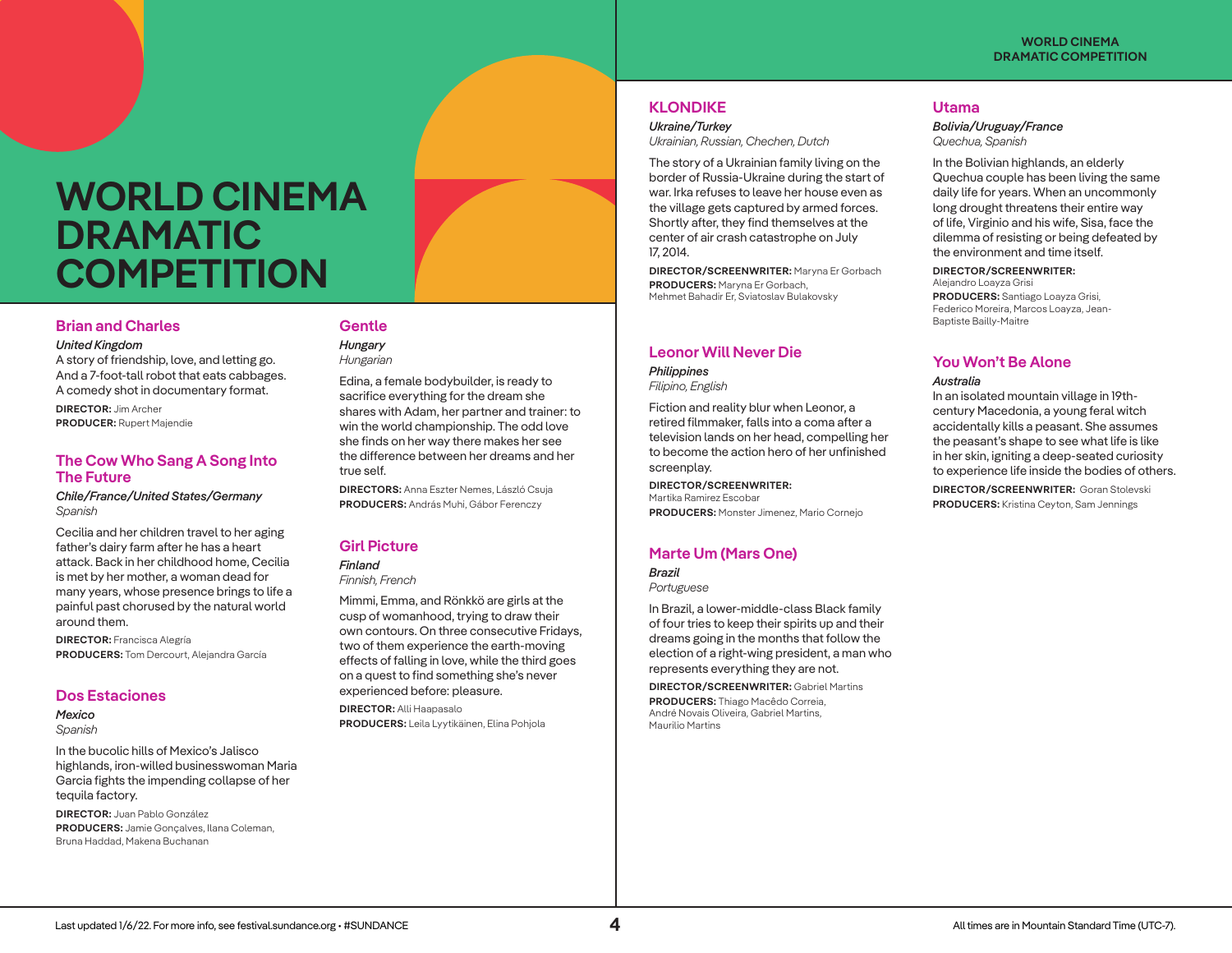# **WORLD CINEMA DOCUMENTARY COMPETITION**

# **All That Breathes**

*India/United Kingdom Hindi*

Against the darkening backdrop of Delhi's apocalyptic air and escalating violence, two brothers devote their lives to protecting one casualty of the turbulent times: the bird known as the black kite.

**DIRECTOR:** Shaunak Sen **PRODUCERS:** Shaunak Sen, Aman Mann, Teddy Leifer

# **Calendar Girls**

#### *Sweden*

A coming-of-golden-age look at Florida's most dedicated dance team for women over 60. Shaking up the outdated image of "the little old lady," and calling for everyone to dance their hearts out, while they still can.

**DIRECTORS/SCREENWRITERS:** Maria Loohufvud, Love Martinsen **PRODUCERS:** Maria Loohufvud, Love Martinsen

# **A House Made of Splinters**

*Denmark Ukrainian, Russian* 

In Eastern Ukraine, follow the daily lives of children and staff in a special kind of home: an institution for children who have been removed from their homes while awaiting court custody decisions. Staff do their best to make the time children have there safe and supportive.

**DIRECTOR:** Simon Lereng Wilmont **PRODUCER:** Monica Hellström

# **Midwives**

*Myanmar Rohingya, Rakhine, Burmese*

Two midwives work side by side in a makeshift clinic in Myanmar.

**DIRECTOR:** Snow Hnin Ei Hlaing **PRODUCERS:** Bob Moore, Ulla Lehmann, Mila Aung-Thwin, Snow Hnin Ei Hlaing

### **The Mission**

*Finland English, Finnish*

A revelation of the inner lives of young LDS missionaries, as they leave their homes for the first time and embark upon the most emotionally, physically, and psychologically challenging period of their lives.

**DIRECTOR:** Tania Anderson **PRODUCERS:** Isabella Karhu, Juho-Pekka Tanskanen

# **Nothing Compares**

### *Ireland/United Kingdom*

The story of Sinéad O'Connor's phenomenal rise to worldwide fame, and subsequent exile from the pop mainstream. Focusing on O'Connor's prophetic words and deeds from 1987 to 1993, the film reflects on the legacy of this fearless trailblazer, through a contemporary feminist lens.

**DIRECTOR:** Kathryn Ferguson **PRODUCERS:** Eleanor Emptage, Michael MallieSirens

### **Sirens**

*United States/Lebanon Arabic, English*

On the outskirts of Beirut, Lilas and Shery, co-founders and guitarists of the Middle East's first all-woman metal band, wrestle with friendship, sexuality, and destruction in their pursuit of becoming thrash metal rock stars.

**DIRECTOR/SCREENWRITER:** Rita Baghdadi **PRODUCERS:** Rita Baghdadi, Camilla Hall

## **Tantura**

*Israel Hebrew, English, Arabic*

In 1948, the State of Israel was established and war broke out. Hundreds of Palestinian villages were destroyed with their inhabitants killed or exiled. The film focuses on one village — Tantura — bringing to light Israel's founding myth and its society's inability to come to terms with its dark past.

**DIRECTOR:** Alon Schwarz **PRODUCERS:** Shaul Schwarz, Maiken Baird

# **The Territory**

*Brazil/Denmark/United States Portuguese, Tupi-Kawahiva*

When a network of Brazilian farmers seize a protected area of the Amazon rainforest, a young Indigenous leader and his mentor must fight back in defense of the land and an uncontacted group living deep within the forest.

**DIRECTOR:** Alex Pritz **PRODUCERS:** Will N. Miller, Sigrid Dyekjær, Lizzie Gillett, Darren Aronofsky, Anonymous

# **We Met in Virtual Reality**

#### *United Kingdom*

Filmed entirely inside the world of VR, this vérité documentary captures the excitement and surprising intimacy of a burgeoning cultural movement, demonstrating the power of online connection in an isolated world.

**DIRECTOR/SCREENWRITER:** Joe Hunting **PRODUCER:** Joe Hunting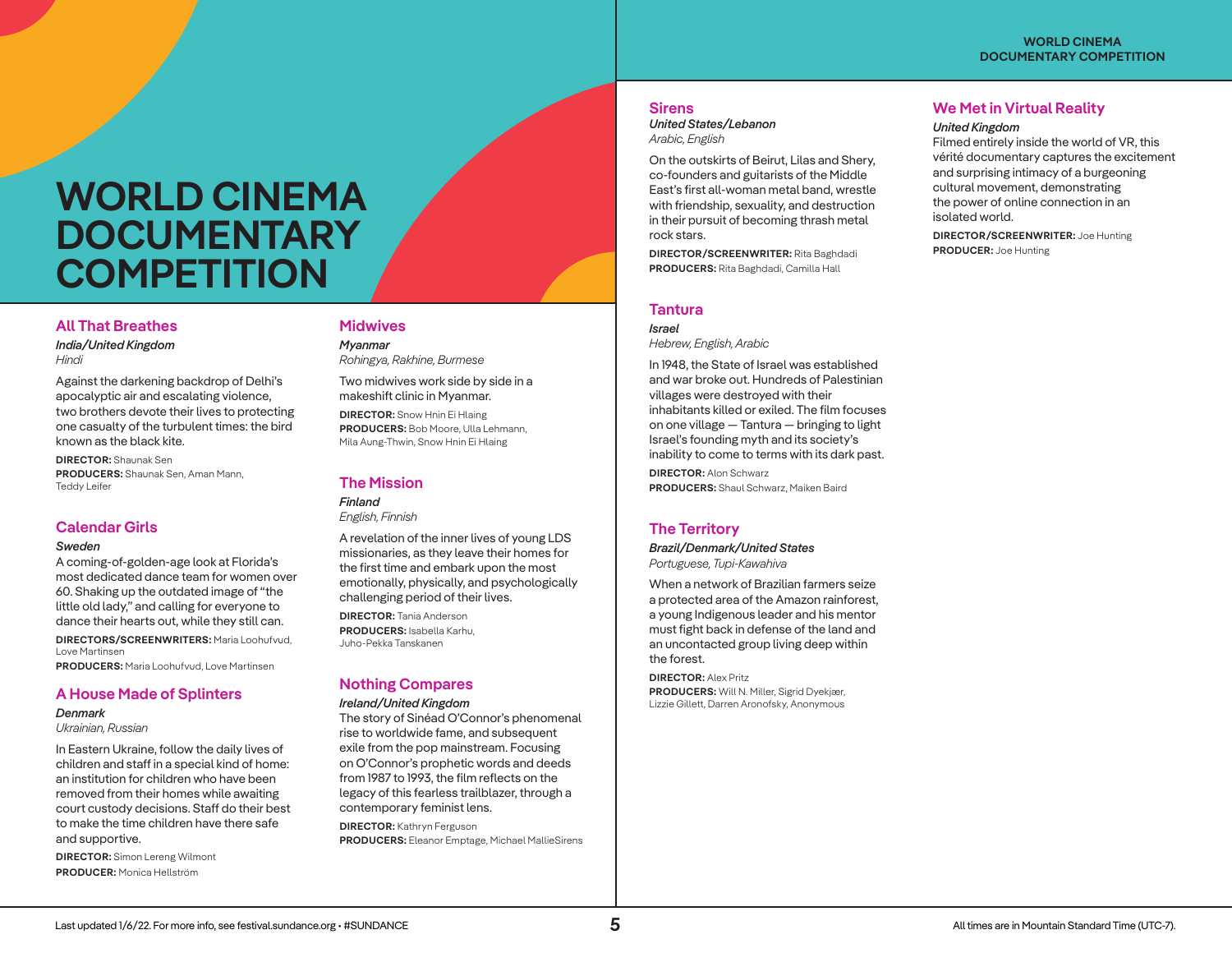# **PREMIERES**

#### **2nd Chance**

#### **Nonfiction**

Bankrupt pizzeria owner Richard Davis invented the modern-day bulletproof vest. To prove that it worked, he shot himself 192 times. He launched a multimillion-dollar company and became a cult figure among police. Davis's rise and fall reveals a man of contradictions and the nature of power and impunity in America.

**DIRECTOR/SCREENWRITER:** Ramin Bahrani **PRODUCERS:** Daniel Turcan, Johnny Galvin, Charles Dorfman, Ramin Bahrani, Jacob Grodnik

# **AM I OK?**

#### **Fiction**

Lucy and Jane have been best friends for most of their lives and think they know everything there is to know about each other. But when Jane announces she's moving to London, Lucy reveals a longheld secret. As Jane tries to help Lucy, their friendship is thrown into chaos.

**DIRECTORS:** Stephanie Allynne, Tig Notaro **PRODUCERS:** Jessica Elbaum, Will Ferrell, Erik Feig, Dakota Johnson, Ro Donnelly, Lauren Pomerantz, Lucy Kitada, Stephanie Allynne, Tig Notaro

# **Brainwashed: Sex-Camera-Power Nonfiction**

Based on Nina Menkes's acclaimed talk *Sex & Power: The Visual Language of Cinema*, a mesmerizing journey into how shot design intersects with the twin epidemics of sexual abuse/assault and employment discrimination against women. Containing over 175 film clips, the film will unalterably change the way we view and make movies. **DIRECTOR:** Nina Menkes **PRODUCER:** Nina Menkes

# **Call Jane**

## **Fiction**

Chicago, 1968. After having a life-saving secret abortion, a suburban housewife seeks to give women access to healthy and safe abortions through an underground collective of women known as "Jane."

**DIRECTOR:** Phyllis Nagy **PRODUCERS:** Robbie Brenner, David Wulf, Kevin McKeon

# **DOWNFALL: The Case Against Boeing**

# **Nonfiction**

An investigation of the two Boeing 737 MAX crashes that killed 346 people, exploring both the root causes and the human cost. At once a chilling portrait of a crumbling corporate culture and a fierce indictment of Wall Street's corrupting influence.

**DIRECTOR:** Rory Kennedy **PRODUCERS:** Rory Kennedy, Mark Bailey, Sara Bernstein, Justin Wilkes, Keven McAlester, Amanda Rohlke

#### **Emily the Criminal Fiction**

Down on her luck and saddled with debt, Emily gets involved in a credit card scam that pulls her into the criminal underworld of Los Angeles, ultimately leading to deadly consequences.

**DIRECTOR/SCREENWRITER:** John Patton Ford **PRODUCERS:** Tyler Davidson, Aubrey Plaza, Drew Sykes

# **Final Cut**

**Fiction** 

*French*

Things go badly for a small film crew shooting a low-budget zombie movie when they are attacked by real zombies.

**DIRECTOR/SCREENWRITER:** Michel Hazanavicius **PRODUCERS:** John Penotti, Noëmie Devide, Alain de la Mata, Brahim Chioua, Michel Hazanavicius, Vincent Maraval

# **God's Country**

#### **Fiction**

When a grieving college professor confronts two hunters she catches trespassing on her property, she's drawn into an escalating battle of wills with catastrophic consequences.

**DIRECTOR:** Julian Higgins **PRODUCERS:** Miranda Bailey, Halee Bernard, Julian Higgins, Amanda Marshall

# **Good Luck to You, Leo Grande Fiction**

Nancy Stokes, a retired schoolteacher, is yearning for some adventure and some sex. Good sex. And she has a plan: She hires a young sex worker named Leo Grande. **DIRECTOR:** Sophie Hyde **PRODUCERS:** Debbie Gray, Adrian Politowski

# **Honk For Jesus. Save Your Soul. Fiction**

In the aftermath of a huge scandal, Trinitie Childs, the first lady of a prominent Southern Baptist megachurch, attempts to help her pastor husband, Lee-Curtis Childs, rebuild their congregation.

**DIRECTOR/SCREENWRITER:** Adamma Ebo **PRODUCERS:** Daniel Kaluuya, Adanne Ebo, Rowan Riley, Amandla Crichlow, Jesse Burgum, Matthew Coope

# **jeen-yuhs: A Kanye Trilogy Nonfiction**

Kanye West in three acts. The story beyond the iconic music, an intimate and empathetic chronicle featuring never-before-seen footage from 21 years in the life of a captivating figure.

**DIRECTORS:** Clarence "Coodie" Simmons, Chike Ozah **PRODUCERS:** Clarence "Coodie" Simmons, Chike Ozah, Leah Natasha Thomas

# **La Guerra Civil**

**Nonfiction** 

The epic rivalry between iconic boxers Oscar De La Hoya and Julio César Chávez in the 1990s sparked a cultural divide between Mexican nationals and Mexican Americans. A chronicle of a battle that was more than a boxing rivalry, and examining a fascinating slice of the Latino experience in the process.

**DIRECTOR:** Eva Longoria Bastón

**PRODUCERS:** Eva Longoria Bastón, Grant Best, Bernardo Ruiz, Ben Spector, Andrea Cordoba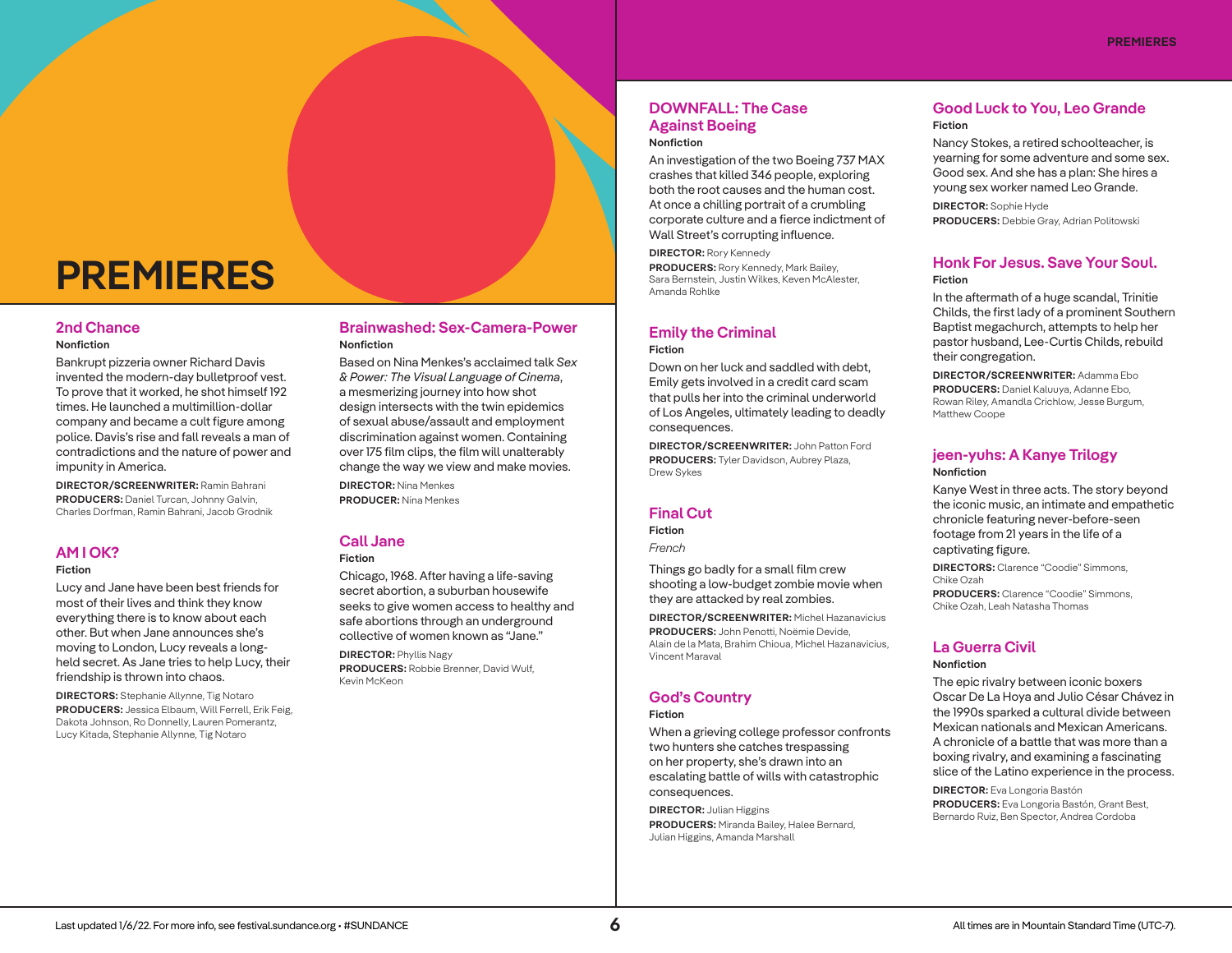# **Living**

#### **Fiction**

In 1952 London, veteran civil servant Williams has become a small cog in the bureaucracy of rebuilding England post-WWII. As endless paperwork piles up on his desk, he learns he has a fatal illness. Thus begins his quest to find some meaning in his life before it slips away.

**DIRECTOR:** Oliver Hermanus **PRODUCERS:** Stephen Woolley, Elizabeth Karlsen

## **Lucy and Desi**

#### **Nonfiction**

Lucille Ball had an immense influence on the creation of TV syndication, as she rose to become a true entrepreneur and multifaceted mogul. Through interviews and archival footage, a tribute to one of the greatest trailblazers in comedy and entertainment.

#### **DIRECTOR:** Amy Poehler

**PRODUCERS:** Michael Rosenberg, Justin Wilkes, Nigel Sinclair, Jeanne Elfant Festa, Amy Poehler, Mark Monroe

### **My Old School**

#### **Nonfiction**

The astonishing true story of Scotland's most notorious impostor. It's 1993 and 16-year-old Brandon is the new kid in school. Soon he's top of the class, acing exams, and even taking the lead in the school musical. He's the model pupil, until he's unmasked…

**DIRECTOR/SCREENWRITER:** Jono McLeod **PRODUCERS:** John Archer, Olivia Lichtenstein

#### **The Princess Nonfiction**

Princess Diana's story is told exclusively through contemporaneous archive, creating a bold and immersive narrative of her life and death. Turning the camera back on ourselves, it also illuminates the profound impact she had and how the public's attitude toward the monarchy was, and still is, shaped by these events.

**DIRECTOR:** Ed Perkins **PRODUCERS:** Simon Chinn, Jonathan Chinn

# **Resurrection**

**Fiction** 

Margaret's life is in order. She is capable, disciplined, and successful. Soon, her teenage daughter, whom Margaret raised by herself, will be going off to a fine university, just as Margaret intended. Everything is under control. That is, until David returns, carrying with him the horrors of Margaret's past.

**DIRECTOR/SCREENWRITER:** Andrew Semans **PRODUCERS:** Tory Lenosky, Alex Scharfman, Drew Houpt, Lars Knudsen, Tim Headington, Lia Buman

# **Sharp Stick**

#### **Fiction**

Sarah Jo is a naive 26-year-old living on the fringes of Hollywood with her mother (longing for money) and sister (longing for exposure). She just longs to be seen. When she begins an affair with her older employer, she is thrust into an education on sexuality, loss, and power.

**DIRECTOR/SCREENWRITER:** Lena Dunham **PRODUCERS:** Lena Dunham, Michael P. Cohen, Kevin Turen, Katia Washington

# **To the End**

# **Nonfiction**

Stopping the climate crisis is a question of political courage, and the clock is ticking. Over three years of turbulence and crisis, four remarkable young women of color fight for a Green New Deal, and ignite a historic shift in U.S. climate politics.

**DIRECTOR:** Rachel Lears **PRODUCERS:** Sabrina Schmidt Gordon, Rachel Lears, Robin Blotnic

## **We Need To Talk About Cosby Nonfiction**

Can you separate the art from the artist? Should you even try? While there are many people about whom we could ask those questions, none poses a tougher challenge than Bill Cosby.

**DIRECTOR:** W. Kamau Bell **PRODUCERS:** Andrew Fried, Katie A. King, Geraldine L. Porras, Dane Lillegard, Sarina Roma, Jordan Wynn

# **When You Finish Saving the World Fiction**

Evelyn and her oblivious son, Ziggy, seek out replacements for each other. As Evelyn desperately tries to parent an unassuming teenager at her shelter, Ziggy fumbles through his pursuit of a brilliant young woman at school.

**DIRECTOR/SCREENWRITER:** Jesse Eisenberg **PRODUCERS:** Ali Herting, Dave McCary, Emma Stone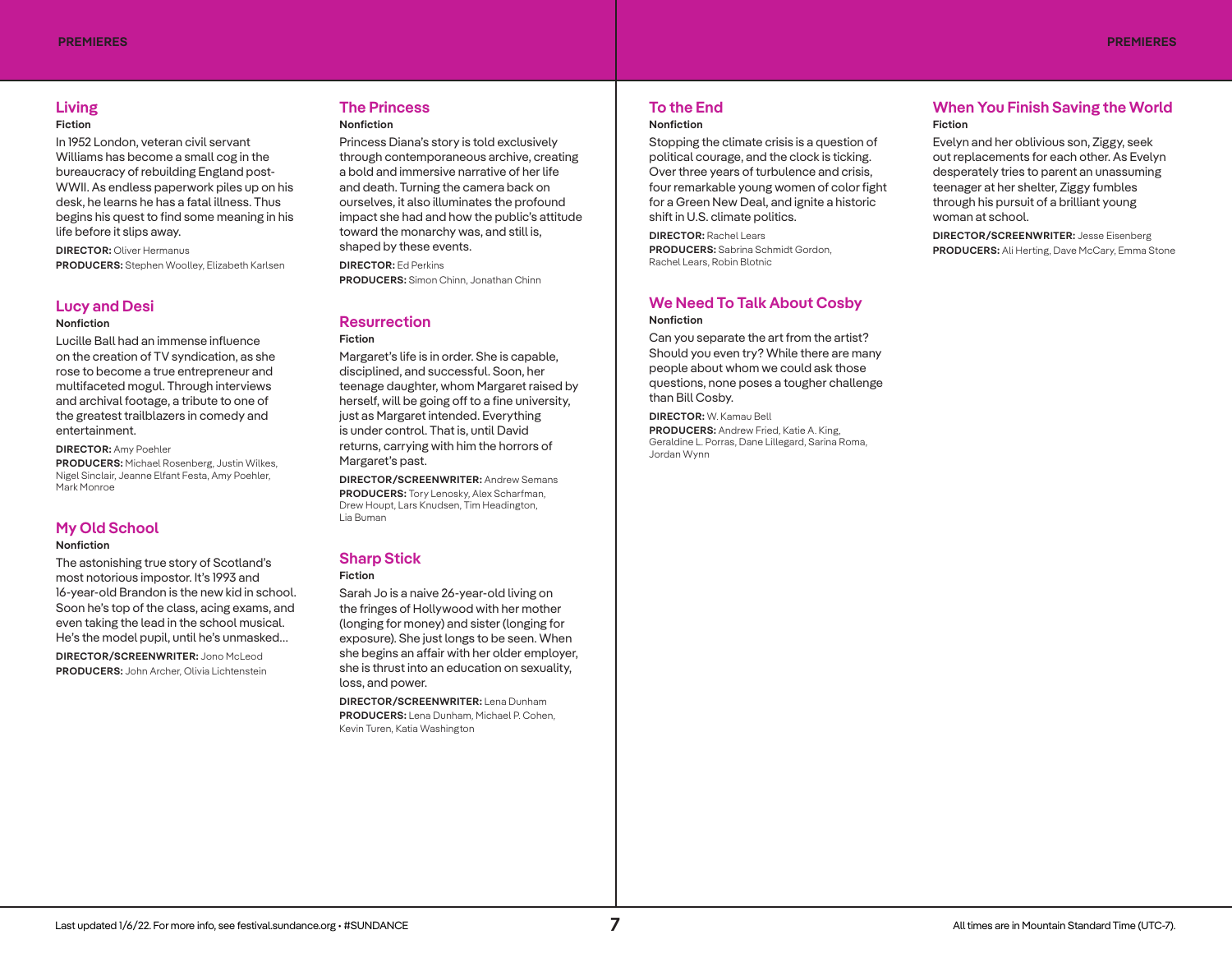# **SPECIAL SCREENINGS**

## **LAST FLIGHT HOME**

#### **Nonfiction**

An examination of Eli Timoner's intentional death and his family's emotional turmoil as they grapple with his decision to end his own life. The family journeys back through Eli's remarkable, painful life to discover what true love looks like and help him shed shame he's carried for 40 years.

**DIRECTOR:** Ondi Timoner **PRODUCERS:** Ondi Timoner, David Turner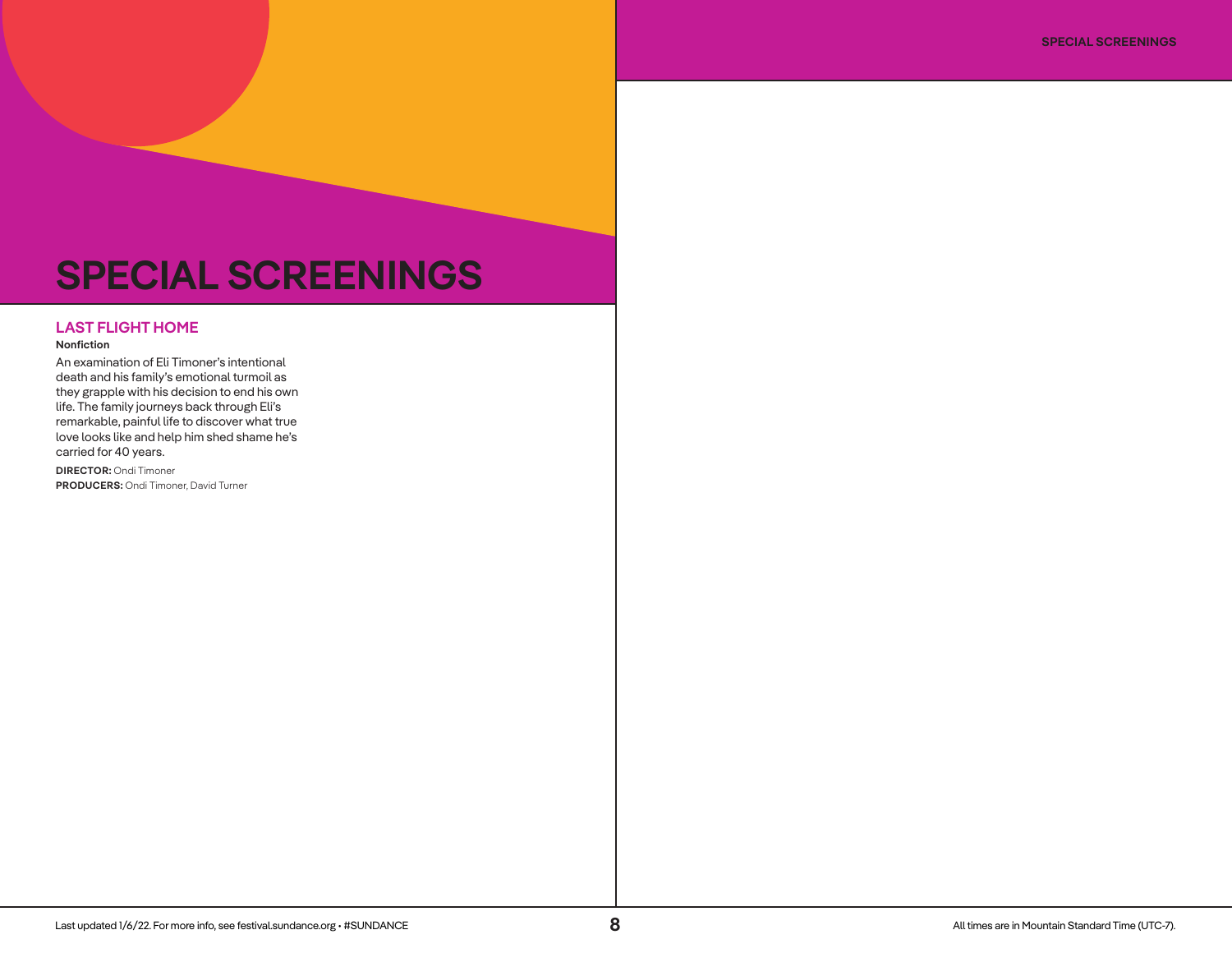# **SPOTLIGHT**

# **After Yang**

#### **Fiction**

In the near future, a father and daughter try to save the life of Yang, their beloved robotic family member.

**DIRECTOR/SCREENWRITER:** Kogonada **PRODUCERS:** Andrew Goldman, Caroline Kaplan, Paul Mezey, Theresa Park

#### **Happening**

*French*

#### **Fiction**

France, 1963. Anne is a bright student with a promising future. But when she gets pregnant, she sees the opportunity to escape the constraints of her social background disappearing. With final exams approaching and her belly growing, Anne resolves to act, even if she must risk prison to do so.

**DIRECTOR:** Audrey Diwan **PRODUCERS:** Edouard Weil, Alice Girard

# **Neptune Frost**

*Kinyarwanda, Kirundi, Swahili, French, English*

# **Fiction**

In an otherworldly e-waste dump camp, a subversive hacking collective attempts a takeover of the authoritarian regime exploiting the region's natural resources and its people. When an intersex runaway and an escaped coltan miner find each other through cosmic forces, their connection sparks glitches within the greater divine circuitry.

**DIRECTORS:** Anisia Uzeyman, Saul Williams **PRODUCERS:** Ezra Miller, Stephen Hendel, Dave Guenette, Maria Judice

# **Three Minutes - A Lengthening**

*English, Polish, Yiddish, German*

#### **Nonfiction**

Three minutes of footage are the only known moving images of the Jewish inhabitants of Nasielsk, Poland, from before the Holocaust. An examination of that film — in color, random, full of life — reveals historical and personal dimensions. Narrated by Helena Bonham Carter.

**DIRECTOR/SCREENWRITER:** Bianca Stigter **PRODUCER:** Floor Onrust

# **The Worst Person in the World**

*Norwegian*

#### **Fiction**

Four years in the life of Julie, a young woman who navigates the troubled waters of her love life and struggles to find her career path, leading her to take a realistic look at who she really is.

**DIRECTOR:** Joachim Trier **PRODUCERS:** Thomas Robsahm, Andrea Berentsen Ottmar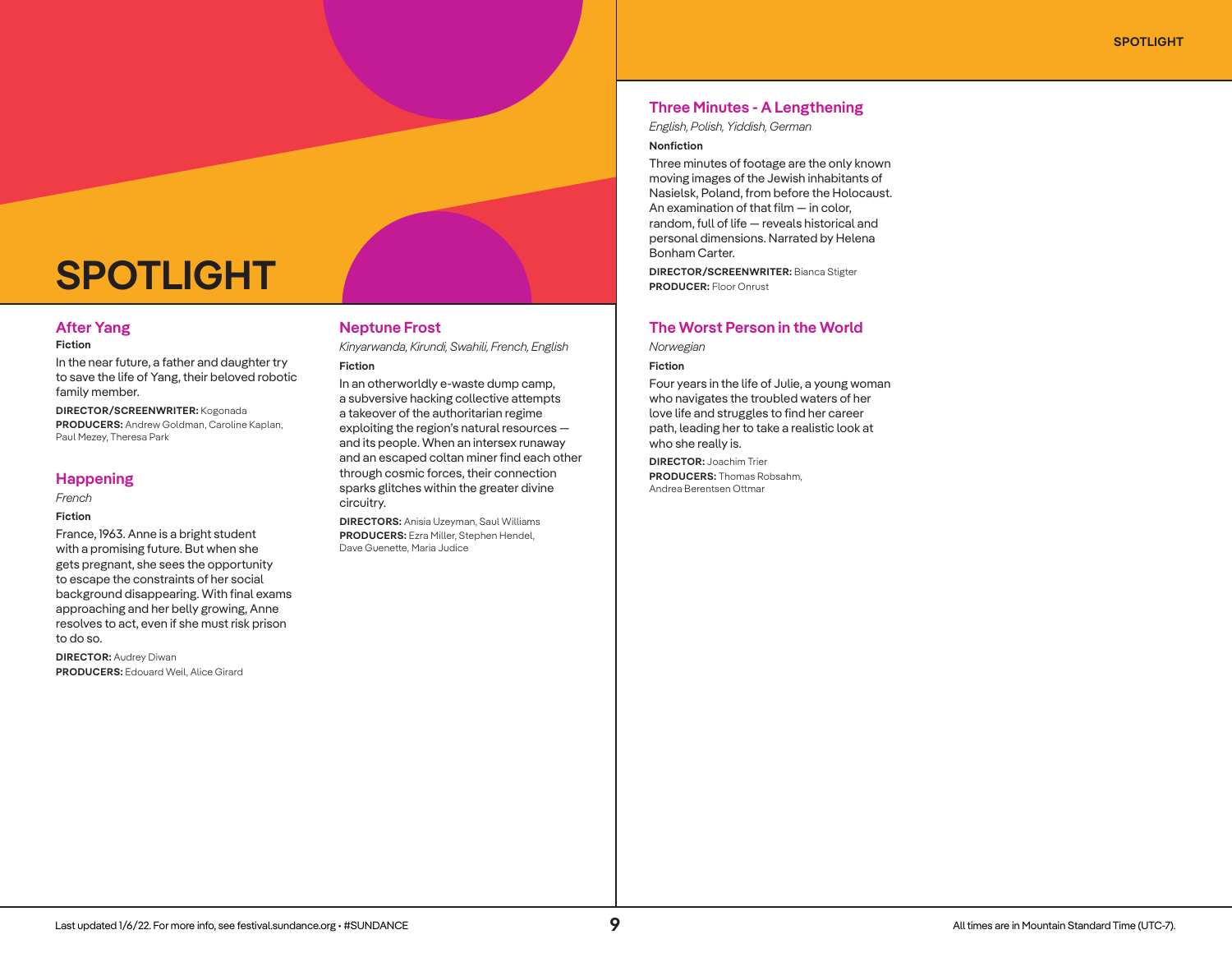# **NEXT**

# **The Cathedral**

#### **Fiction**

An only child's account of an American family's rise and fall over two decades.

**DIRECTOR/SCREENWRITER:** Ricky D'Ambrose **PRODUCER:** Graham Swon

# **Every Day In Kaimukī**

#### **Fiction**

A young man is determined to give his life meaning outside of Kaimukī, the small Hawaiian town where he grew up, even if it means leaving everything he's ever known and loved behind.

#### **DIRECTOR:** Alika Tengan

**PRODUCERS:** Jesy Odio, Chapin Hall, Alika Tengan, Naz Kawakami

**Preceded by** ᎤᏕᏲᏅ **(***Udeyonv***) (***What They've Been Taught***)** — This film explores expressions of reciprocity in the Cherokee world, brought to life through a story told by an elder and first language speaker. *English, Tsalagi*

**DIRECTOR:** Brit Hensel **PRODUCERS:** Taylor Hensel, Adam Mazo, Kavi Pillay, Tracy Rector

# **Framing Agnes Nonfiction**

After discovering case files from a 1950s gender clinic, a cast of transgender actors turn a talk show inside out to confront the legacy of a young trans woman forced to choose between honesty and access.

**DIRECTOR:** Chase Joynt **PRODUCERS:** Samantha Curley, Shant Joshi, Chase Joynt

**Preceded by** *Sweet Nothing* — Rosa is sunbathing in her garden while the gardener is working next door. She watches the gardener, increasingly intoxicated by the tender way he handles the flowers. *No dialogue*

**DIRECTORS:** Joana Fischer, Marie-Christine Kenov **PRODUCERS:** Lucerne School of Art and Design/ BA Animation, Jürgen Haas

# **A Love Song**

**Fiction**  Two childhood sweethearts, now both widowed, share a night by a lake in the mountains. A love story for those who are alone.

**DIRECTOR/SCREENWRITER:** Max Walker-Silverman **PRODUCERS:** Dan Janvey, Jesse Hope, Max Walker-Silverman

# **Mija**

*English, Spanish*

#### **Nonfiction**

Doris Muñoz is a young, ambitious music manager whose undocumented family depends on her ability to launch pop stars. When she loses her biggest client, Doris hustles to discover new talent and finds Jacks, another daughter of immigrants for whom "making it" isn't just a dream: it's a necessity.

**DIRECTOR:** Isabel Castro **PRODUCERS:** Tabs Breese, Isabel Castro, Yesenia Tlahuel

#### **Preceded by** *Motorcyclist's Happiness*

*Won't Fit Into His Suit* — There he sits, proudly on his beautiful motorbike, which he would never loan to anyone. He is certain that he alone can explore the jungle. A playful role-reversal reenactment, taking aim at the hubris of colonial conquerors. *Spanish*

**DIRECTOR:** Gabriel Herrera **PRODUCER:** Susana Bernal

# **RIOTSVILLE, USA**

#### **Nonfiction**

Welcome to Riotsville, a fictional town built by the U.S. military. Using footage shot by the media and government, the film explores the militarization of the police and the reaction of a nation to the uprisings of the late '60s, creating a counternarrative to a critical moment in American history.

**DIRECTOR:** Sierra Pettengill **PRODUCERS:** Sara Archambault, Jamila Wignot

### **Something In The Dirt Fiction**

When neighbors John and Levi witness supernatural events in their Los Angeles apartment building, they realize documenting the paranormal could inject some fame and fortune into their wasted lives. An ever-deeper, darker rabbit hole, their friendship frays as they uncover the dangers of the phenomena, the city, and each other.

**DIRECTORS:** Justin Benson, Aaron Moorhead **PRODUCERS:** David Lawson, Aaron Moorhead, Justin Benson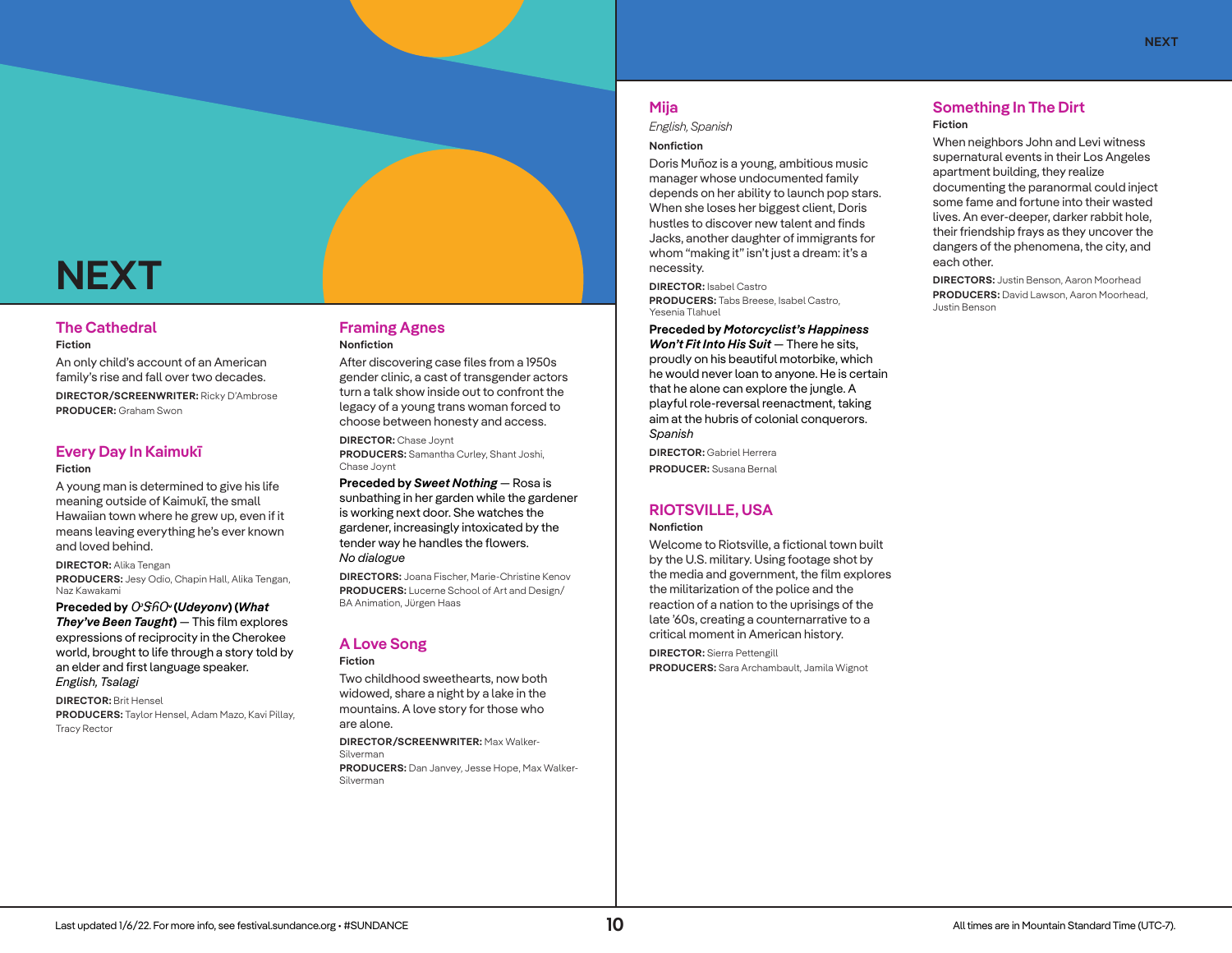# **MIDNIGHT**

#### **Babysitter**

*French*

#### **Fiction**

After a sexist joke goes viral, Cédric loses his job and embarks on a therapeutic journey to free himself from sexism and misogyny. His girlfriend, Nadine, is exasperated by his narcissistic introspection, until they hire a mysterious and liberated babysitter to help shake things up.

**DIRECTOR:** Monia Chokri

**PRODUCERS:** Martin Paul-Hus, Catherine Léger, Pierre-Marcel Blanchot, Fabrice Lambot

## **FRESH**

#### **Fiction**

The horrors of modern dating are seen through one young woman's defiant battle to survive her new paramour's unusual appetites.

**DIRECTOR:** Mimi Cave **PRODUCERS:** Adam McKay, Kevin Messick, Maeve Cullinane

# **Hatching**

*Finnish*

#### **Fiction**

While desperately trying to please her demanding mother, a young gymnast discovers a strange egg. She tucks it away and keeps it warm, but when it hatches, what emerges shocks everyone.

**DIRECTOR:** Hanna Bergholm **PRODUCERS:** Mika Ritalahti, Nico Ritalahti

#### **MEET ME IN THE BATHROOM Nonfiction**

An immersive journey through the New York music scene of the early 2000s. Set against the backdrop of 9/11, the film tells the story of how a new generation kickstarted a musical rebirth for New York City that reverberated around the world. Inspired by the book by Lizzy Goodman.

**DIRECTORS:** Dylan Southern, Will Lovelace **PRODUCERS:** Vivienne Perry, Sam Bridger, Marisa Clifford, Thomas Benski, Danny Gabai,

# **PIGGY**

*Spanish*

#### **Fiction**

Sara deals with constant teasing from girls in her small town. But it comes to an end when a stranger kidnaps her tormentors. Sara knows more than she's saying and must decide between speaking up and saving the girls or saying nothing to protect the strange man who spared her.

**DIRECTOR/SCREENWRITER:** Carlota Pereda **PRODUCERS:** Merry Colomer, David Atlan-Jackson

## **Speak No Evil**

*Danish, Dutch, English*

#### **Fiction**

A Danish family visits a Dutch family they met on a holiday. What was supposed to be an idyllic weekend slowly starts unraveling as the Danes try to stay polite in the face of unpleasantness.

**DIRECTOR:** Christian Tafdrup **PRODUCER:** Jacob Jarek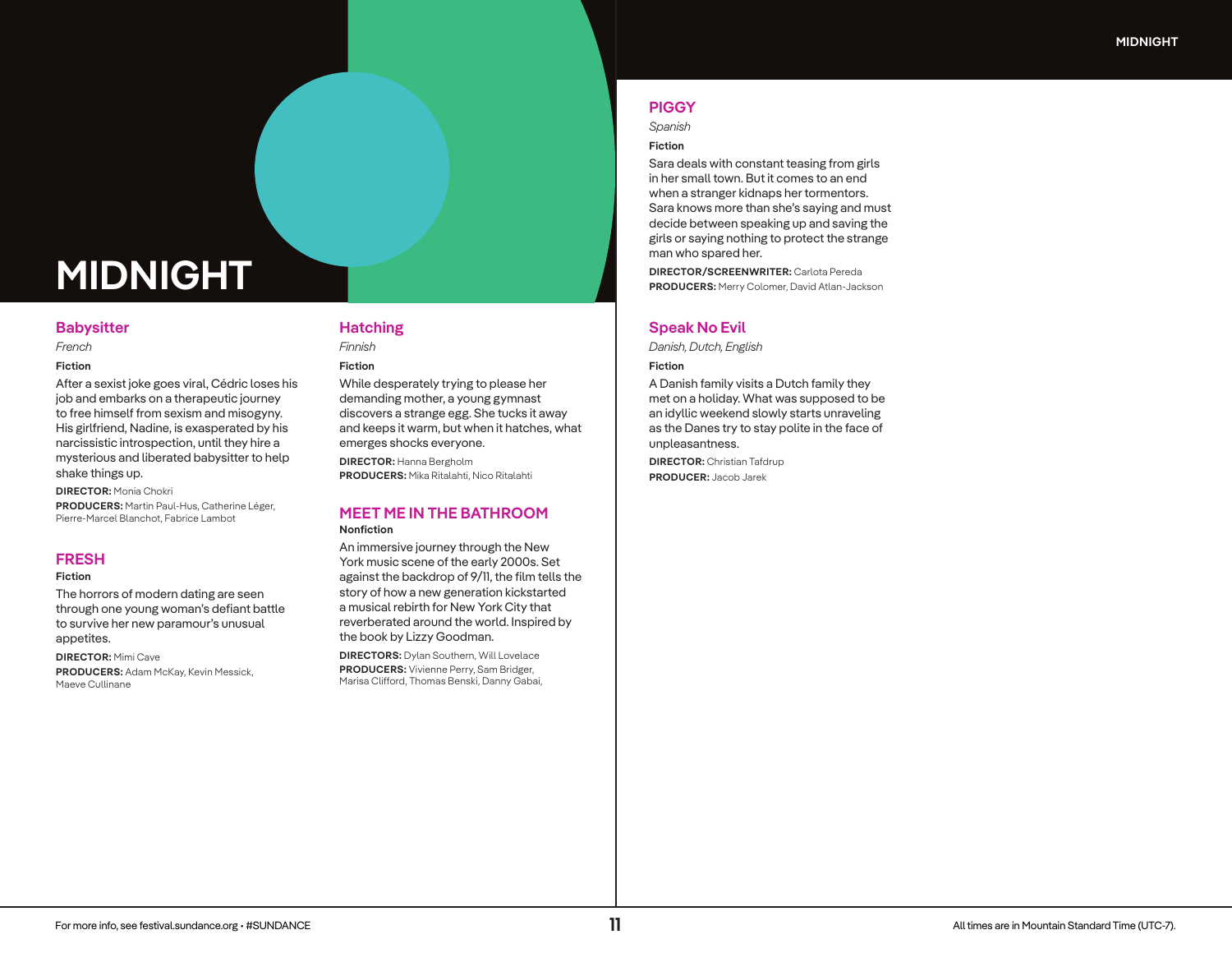# **INDIE EPISODIC PROGRAM**

# **The Dark Heart**

Sweden: In a mythological landscape, search parties roam through forests of spruce, secret conversations are whispered in open fields, and verbal duels are fought on narrow country roads. A story of family feuds, inheritances, and forbidden love.

**DIRECTOR:** Gustav Möller **PRODUCERS:** Anna Carlsten, Caroline Landerberg

## **Instant Life**

Destitute without electricity and running water, Yolanda Signorelli Von Braunhut has lost control of her late husband Harold's iconic Amazing Live Sea Monkeys novelty. Yet she alone knows their secret formula, and from her crumbling estate on the Potomac, Yolanda wages legal and existential battles to fully win them back. **DIRECTORS:**Mark Becker, Aaron Schock

**PRODUCERS:**Mark Becker, Aaron Schock

# **Indie Episodic Pilot Showcase**

#### **CHIQUI**

It's 1987. Chiqui and Carlos emigrate from Colombia to the United States to find a better life for themselves and their unborn son. Upon their arrival, they quickly realize that the American dream is not as easy to achieve as they thought.

**DIRECTOR/SCREENWRITER:** Carlos Cardona **EXECUTIVE PRODUCERS:** Daniel Fermín Pfeffer, Sophia de Baun

#### **CULTURE BEAT**

A show that investigates high-culture institutions through the lowbrow lens of various characters. The 2021 love child of *Da Ali G Show* and *Anthony Bourdain: No Reservations*.

**DIRECTORS:** Andre Hyland, Kitao Sakurai **EXECUTIVE PRODUCERS:** Eric Andre, Kitao Sakurai, Andre Hyland

#### **MY TRIP TO SPAIN**

Alexis, a successful trans woman, is heading to Spain to get some cosmetic surgery. She has asked her embittered old friend Charlie to house-sit while she's away. During the handoff, he tries his best to convince her to cancel, while simultaneously pursuing a sexual liaison with her brooding gardener Bruno.

**DIRECTOR:** Theda Hammel **EXECUTIVE PRODUCERS:** Allie Jane Compton, John Early

#### **BRING ON THE DANCING HORSES**

An assassin is out to complete her list of targets and exact her own brand of justice.

**DIRECTOR:** Michael Polish **EXECUTIVE PRODUCERS:** Kate Bosworth, Michael Polish

# **SHORT FILM PROGRAM**

# **Short Film Program 1**

#### **PRECIOUS HAIR & BEAUTY**

*English, Yoruba*

An ode to the mundanity and madness of the high street, told through the window of an African hair salon.

**DIRECTOR:** John Ogunmuyiwa **PRODUCERS:** Sophia Gibber, Tony Longe, Lene Bausager

#### **TRAINING WHEELS**

A socially inept woman rents one man to prepare for another.

**DIRECTOR:** Alison Rich **PRODUCERS:** Olivia Aguilar, Bridgett Greenberg, Laura Schwartz, Peter Principato

#### **LONG LINE OF LADIES**

A girl and her community prepare for her Ihuk, the once dormant coming-of-age ceremony of the Karuk and Yurok tribes of northern California.

**DIRECTORS:** Rayka Zehtabchi, Shaandiin Tome **PRODUCERS:** Garrett Schiff, Pimm Tripp-Allen, Rayka Zehtabchi, Sam Davis, Dana Kurth

## **AU REVOIR JÉRÔME! (GOODBYE JEROME!)**

*French*

Having just arrived in paradise, Jerome sets out to find his wife Maryline. In the course of his search, he sinks into a surreal and colorful world in which no one seems to be able to help him.

**DIRECTORS:** Gabrielle Selnet, Adam Sillard, Chloé Farr **PRODUCER:** Moïra Marguin

#### **SHARK**

The continuing adventures of Jack, who loves to prank. But in his latest relationship he may have finally met his match.

**DIRECTOR:** Nash Edgerton **PRODUCERS:** Michele Bennett, Lucia Nicolai, Marcello Paolillo

#### **STRANGER THAN ROTTERDAM WITH SARA DRIVER**

In 1982, the completion of Jim Jarmusch's sophomore film, *Stranger Than Paradise*, hinged on producer Sara Driver's willingness and ability to smuggle one of the world's rarest and most controversial films across the Atlantic Ocean.

**DIRECTORS:** Lewie Kloster, Noah Kloster

#### **MAKASSAR IS A CITY FOR FOOTBALL FANS**

*Indonesian, Makassarese*

In a city where men have to go crazy about football, Akbar has to pretend to love the game in order to prevent rejection from his new college friends.

**DIRECTOR:** Khozy Rizal **PRODUCERS: J**ohn Badalu, Bruno Smadja, Khozy Rizal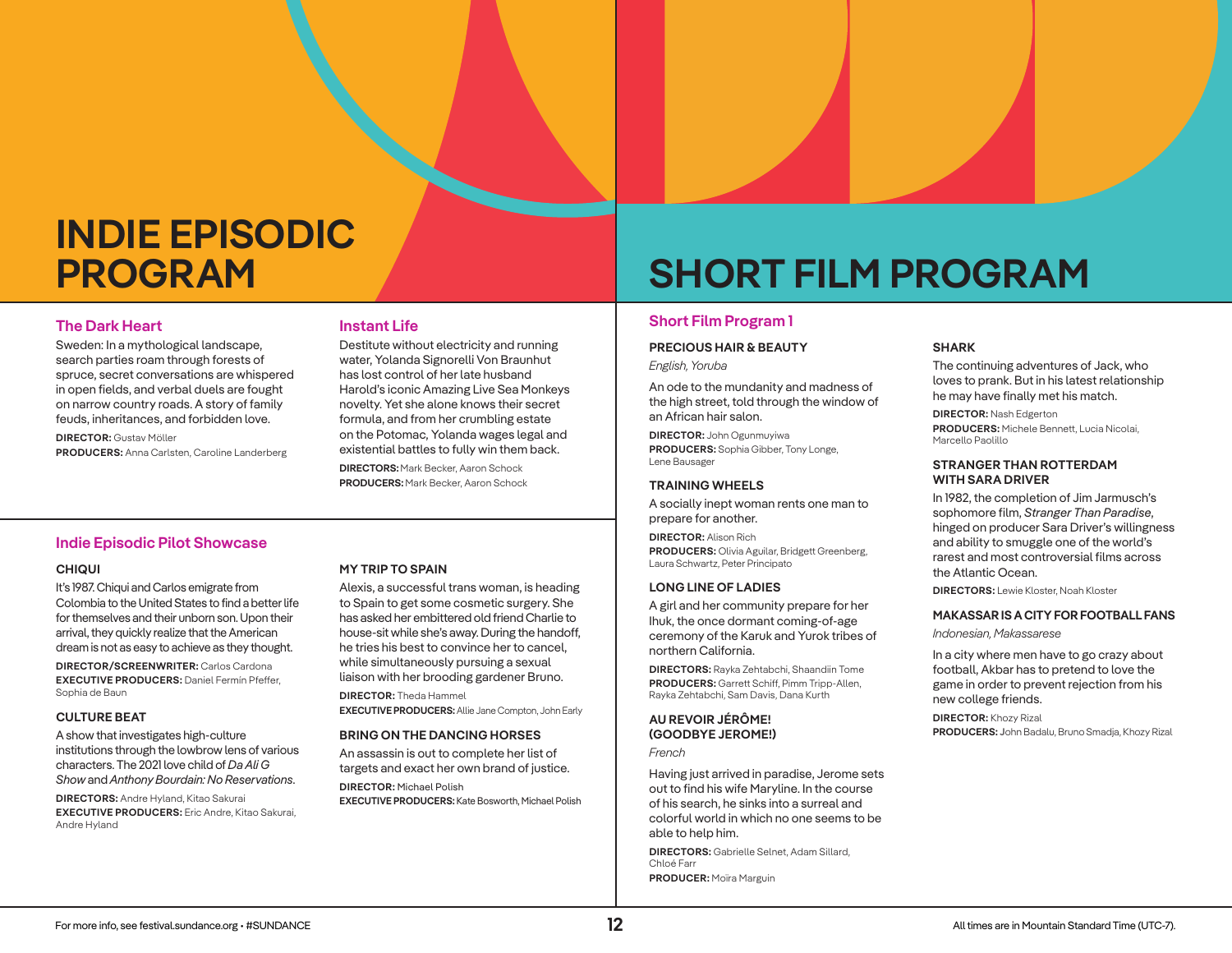# **Short Film Program 2**

#### **EGÚNGÚN (MASQUERADE)**

*English, Yoruba*

In search of healing, a young woman returns home to her birthplace: Lagos, Nigeria.

**DIRECTOR:** Olive Nwosu **PRODUCER:** Alex Polunin

#### **F^¢K '€M R!GHT B@¢K**

A queer Black aspiring Baltimore rapper must outwit his vengeful day-job boss in order to avoid getting fired after accidentally eating an edible.

**DIRECTOR:** Harris Doran **PRODUCERS:** Doris Casap, Harris Doran, James Burkhalter, Haley Geffen

#### **MAIDENHOOD**

*Spanish, Zapoteco*

Catalina submits to the tradition of her people to demonstrate her purity and worth as a woman to her beloved, but her body betrays her and she fails to demonstrate her chastity.

**DIRECTOR:** Xóchitl Enríquez Mendoza **PRODUCER:** Eréndira Hernández

#### **CLOSE TIES TO HOME COUNTRY**

Millennial immigrant Akanksha waits for her sister's visit from India — they haven't seen each other in nine years! Meanwhile, she's dogsitting the fancy Frenchie of Instagram influencers India and Harry, who themselves are on a trip to India's namesake.

**DIRECTOR:** Akanksha Cruczynski **PRODUCER:** Felicia Ferrara

#### **WORK**

Unable to move on from a breakup, Gabi, a queer Latina freelance editor, impulsively drops into an old job at an underground lap dance party, where she unexpectedly runs into a friend from her past.

**DIRECTOR:** April Maxey **PRODUCER:** Skylar Andrews

#### **IF I GO WILL THEY MISS ME**

Lil' Ant is obsessed with Pegasus, the Greek mythological character, since first learning about him at school in Watts, California. He begins to notice imaginary airplane people around his home, and yearns to fly with them.

**DIRECTOR:** Walter Thompson-Hernández **PRODUCER:** Stuart McIntyre

## **SANDSTORM/MULAQAT**

*Urdu*

Zara, a teenage girl, shares a sensual dance video with her virtual boyfriend, who begins to blackmail her into meeting him in person. Will Zara give in to this stranger's increasing demands or will she set herself free?

**DIRECTOR:** Seemab Gul **PRODUCERS:** Abid Aziz Merchant, Seemab Gul

# **Short Film Program 3**

#### **WARSHA**

*Arabic*

A Syrian migrant working as a crane operator in Beirut volunteers to cover a shift on one of the most dangerous cranes, where he is able to find his freedom.

**DIRECTOR:** Dania Bdeir **PRODUCER:** Coralie Dias

#### **YOU GO GIRL!**

Audrey, a New York City comedian who can make a joke of any situation, faces a staggering challenge in the beautiful mountains of Oregon. Can this city woman overcome her fears and rise?

**DIRECTOR:** Shariffa Ali **PRODUCERS:** Adrian Alea, Courtney Williams, Kamilah Long

#### **THE RIGHT WORDS**

*French*

Kenza and her little brother Mahdi regularly humiliate each other on social media in cruel ways. As they travel by bus, Kenza puts her brother to the test: professing his feelings for Jada, the girl he loves.

**DIRECTOR:** Adrian Moyse Dullin **PRODUCER:** Lucas Tothe

#### **HUELLA**

*English, Spanish*

When the death of her grandmother unleashes a generational curse, a disenchanted flamenco dancer resigned to a desk job is forced to experience the five stages of grief through a visit from her female ancestors.

**DIRECTOR:** Gabriela Ortega **PRODUCERS:** Helena Sardinha, Rafael Thomaseto

#### **DADDY'S GIRL**

A young woman's charming but overbearing father helps her move out of her wealthy, older boyfriend's apartment.

**DIRECTOR:** Lena Hudson **PRODUCERS:** Clea DeCrane, Thomas Matthews, Lena Hudson

#### **BUMP**

A young man's unwillingness to let go of a trivial encounter leads him to seek retribution.

**DIRECTOR:** Maziyar Khatam **PRODUCER:** Anya Chirkova

**A WILD PATIENCE HAS TAKEN ME HERE** *Portuguese*

Tired of loneliness, a middle-aged motorcyclist goes to a lesbian party for the first time. There she meets four young queers who share their home and affections. An encounter of generations, a tribute to those who brought us here.

**DIRECTOR:** Érica Sarmet **PRODUCERS:** Lívia Perez, Silvia Sobral, Érica Sarmet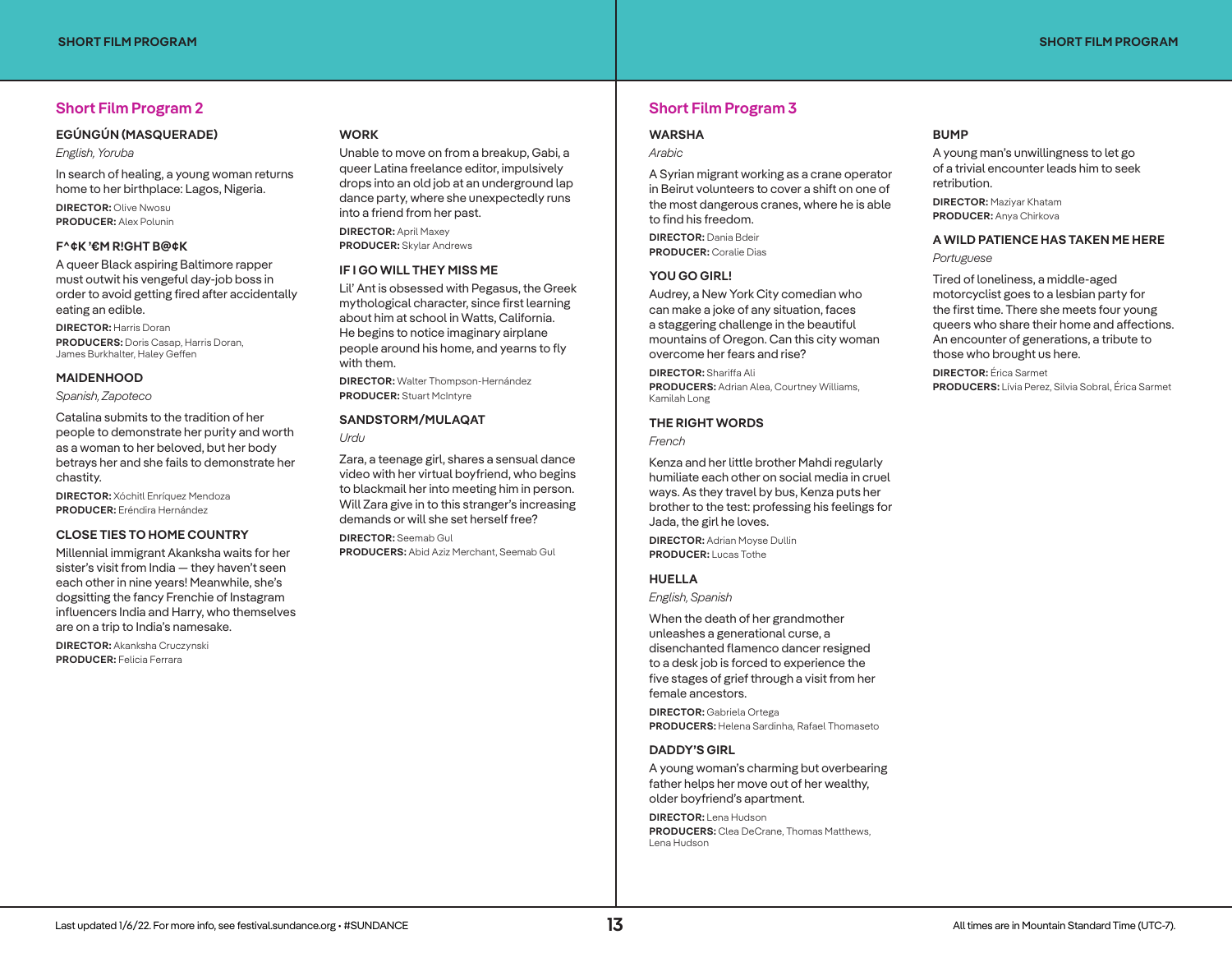# **Short Film Program 4**

#### **HALLELUJAH**

After being stuck with the guardianship of their annoying, bookworm nephew, two brothers in Compton, California, have to decide if they are willing to take on the responsibility of being caretakers.

**DIRECTOR:** Victor Gabriel **PRODUCER:** Duran Jones

#### **RECKLESS**

*Swedish*

Stockholm, 2121: An underwater city is blasted into the bedrock. In a society on the verge of being crushed by mounting water pressure, Nikki's highest wish is to get back together with her ex-boyfriend.

**DIRECTOR:** Pella Kågerman **PRODUCERS:** Eliza Jones, Markus Waltå

#### **ORTHODONTICS**

*Persian*

Teenage girl Amitis, who always has headgear as part of orthodontic treatment, suddenly does something strange to her friend, Sarah.

**DIRECTOR:** Mohammadreza Mayghani **PRODUCERS:** Mohammadreza Mayghani, Baran Sarmad

#### **CHAMP**

After basketball practice one night, Genevieve reveals a dark secret about their coach to her teammates. Wielding strategy and grit off the court, Genevieve works together with her teammates to find a way to retaliate.

**DIRECTOR: H**annah Peterson **PRODUCERS: T**aylor Shung, Alex Coco

#### **THE HEADHUNTER'S DAUGHTER** *Ilokano*

Leaving her family behind, Lynn traverses the harrowing roads of the Cordilleran highlands to try her luck in the city as a country singer. **DIRECTOR:** Don Josephus Raphael Eblahan **PRODUCER:** Hannah Schierbeek

#### **STARFUCKERS**

An intimate evening between a film director and an escort is disrupted when a familiar face arrives.

**DIRECTOR:** Antonio Marziale **PRODUCER:** Eli Raskin

### **LOVE STORIES ON THE MOVE**

*Romanian*

Lili, a taxi driver, is trying to save her marriage with Dani, an amateur fisherman. Her fares expose Lili to several love stories really different from her own.

**DIRECTOR:** Carina Gabriela Dașoveanu **PRODUCER:** Carina Gabriela Dașoveanu

# **Animated Short Film Program**

#### **BESTIA**

The life of a secret police agent during the Chilean military dictatorship. Her relationship with her dog, her body, her fears and frustrations all reveal grim fractures in her mind and in the country.

**DIRECTOR:** Hugo Covarrubias **PRODUCERS:** Tevo Díaz, Hugo Covarrubias

#### **THE HORK**

In an alternate dimension, the stoic god of Power-Unrecognized waits for unrelenting Greed to come and consume her power.

**DIRECTOR:** Nicole Elizabeth Stafford

## **WE ARE HERE**

What is it like to walk this land in the shoes of an immigrant under 30? *We Are Here* offers reflections of people who immigrated to the U.S. as children, and a reminder to look beyond citizenship.

**DIRECTORS:** Doménica Castro, Constanza Castro **PRODUCERS:** Doménica Castro, Constanza Castro

#### **SOFT ANIMALS**

Two ex-lovers cross paths in a train station. Their animal instincts take over as they reminisce.

**DIRECTOR:** Renee Zhan **PRODUCER:** Jesse Romain

#### **SWALLOW THE UNIVERSE**

*Japanese*

A blood-and-thunder saga of a young child lost in Manchuria's deep jungles. His sudden presence creates complete anarchy in the fauna's primitive world, which was until then perfectly organized.

**DIRECTOR:** Nieto **PRODUCER:** Nicolas Schmerkin

## **MEAL ON THE PLATE**

*No dialogue*

You are what you eat. In a world where people start to look like the thing they eat the most of, you can take this quite literally. When a newcomer prefers different eating habits, the visible consequences turn the world upside down.

**DIRECTOR:** Chenglin Xie **PRODUCERS:** Chenglin Xie, Michelle Yu Du

#### **THE FOURTH WALL**

*Persian*

In *THE FOURTH WALL*, home and family, relationships, desires, and wishes are all captured in a kitchen. The stuttering boy is alone there, playing with his imagination.

**DIRECTOR:** Mahboobeh Kalaee **PRODUCER:** Mahboobeh Kalaee

#### **ZOON**

Residing in a dark swamp at the bottom of a nocturnal forest, a group of gleaming axolotls pursue lustful games. The creatures relish nuzzling one another and nibbling their companions' limbs.

**DIRECTOR:** Jonatan Schwenk **PRODUCER:** Jonatan Schwenk

#### **NIGHT BUS**

*Taiwanese, Mandarin Chinese*

On a late-night bus, a panic scream shatters the night's calm, a necklace is stolen, followed by a tragic and fatal road accident. The series of intriguing events that follows reveals love, hatred, and vengeance.

**DIRECTOR:** Joe Hsieh **PRODUCERS:** Wan Lin Lee, Joe Hsieh, Joe Chan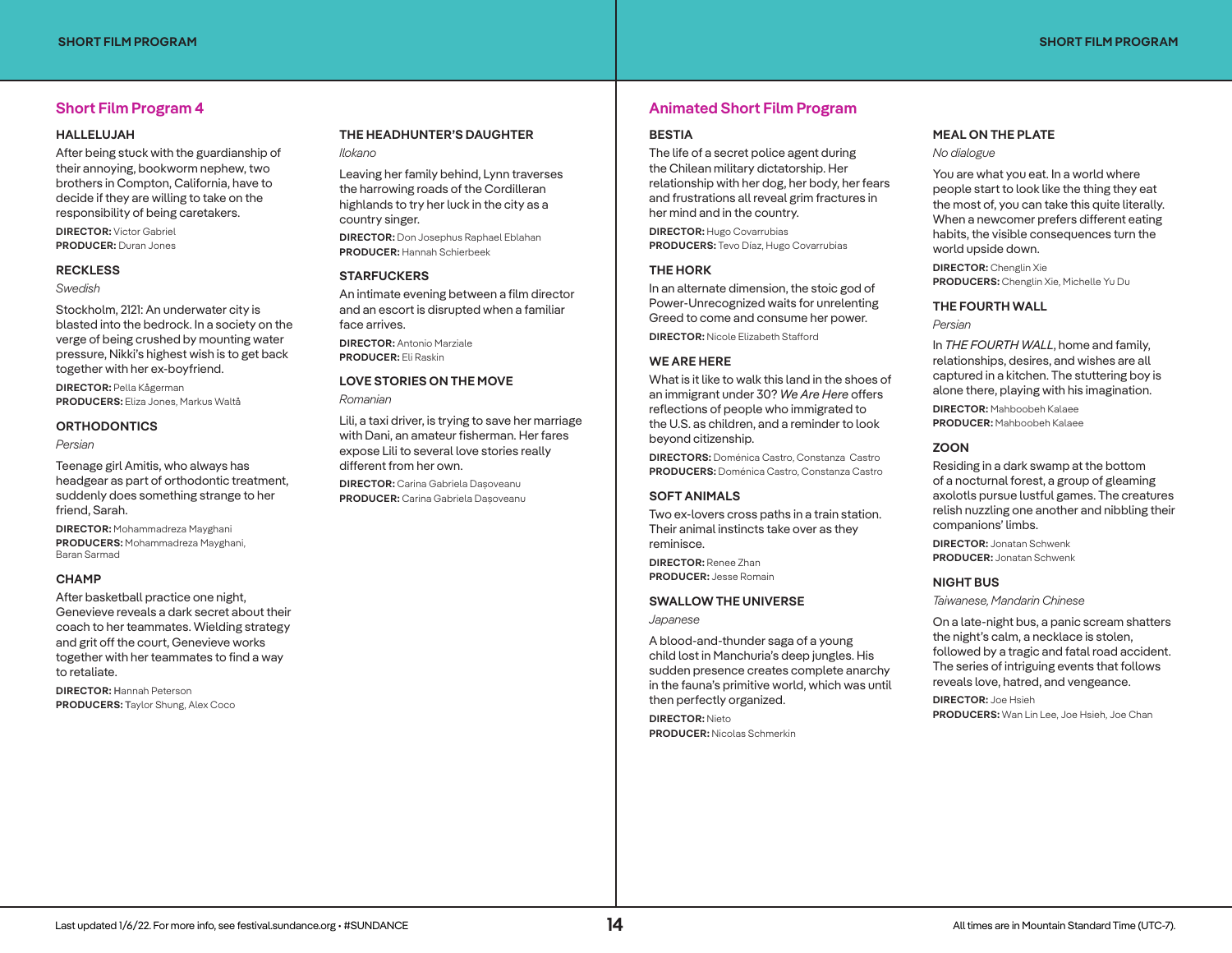# **Documentary Short Film Program 1**

#### **DISPLACED**

#### *Albanese, Turkish*

In postwar Kosovo, driven to keep their beloved sport of table tennis alive, two local players wander from one obscure location to another, carrying with them their club's only possession: their tables.

**DIRECTOR:** Samir Karahoda **PRODUCER:** Eroll Bilibani

#### **LISTEN TO THE BEAT OF OUR IMAGES**

#### *French*

Sixty years ago, France decided to establish its space center in French Guiana. Six hundred Guianan people were expropriated to allow France to realize its dream of space conquest. *Listen to the Beat of Our Images*  gives a voice to a silenced population made invisible.

**DIRECTORS:** Audrey Jean-Baptiste, Maxime Jean-Baptiste **PRODUCER:** Gérard Azoulay

#### **THE PANOLA PROJECT**

Highlighting the heroic efforts of Dorothy Oliver to keep her small town of Panola, Alabama, safe from COVID-19, *The Panola Project* chronicles how an often-overlooked rural Black community came together in creative ways to survive.

**DIRECTORS:** Rachael DeCruz, Jeremy S. Levine **PRODUCERS: J**eremy S. Levine, Rachael DeCruz

#### **KICKING THE CLOUDS**

An experimental documentary, *Kicking the Clouds* is centered on a 50-year-old cassette tape of a Pechanga language lesson between the director's grandmother and great-grandmother, and contextualized by an interview with his mother in his Pacific Northwest hometown.

**DIRECTOR:** Sky Hopinka

#### **YOU'VE NEVER BEEN COMPLETELY HONEST**

Through animation and reenactment, *You've Never Been Completely Honest* brings to life Gene Church's original, never-before-heard interview recounting the harrowing physical torture and brainwashing he endured at a secretive, four-day business seminar in California in 1970.

**DIRECTOR:** Joey Izzo **PRODUCERS:** Andy Ruse, Jesy Odio

#### **SUB ELEVEN SECONDS**

A rumination on time, loss, and hope, and a poetic imagining of the quest of Sha'Carri Richardson — a young track and field athlete — to achieve her dream of qualifying for the Olympic Games.

**DIRECTOR:** Bafic

**PRODUCERS:** Chloe Sultan, Mahfuz Sultan, Virgil Abloh

# **Documentary Short Film Program 2**

#### **CHILLY AND MILLY**

Exploring the director's father's chronic health problems, as a diabetic with kidney failure, and his mother's role as his eternal caretaker, *Chilly and Milly* is a combination of 3D-modeled/composited characters, with cinéma vérité scenes from an autobiographical documentary shot over 13 years ago.

**DIRECTOR:** William David Caballero **PRODUCERS:** William David Caballero, Elaine Del Valle

#### **PRAYERS FOR SWEET WATERS**

*English, French, Kirundi*

Stories intersect across vivid realities and dreamscapes to submerge us into the worlds of three transgender sex workers living in Cape Town, South Africa, during the COVID-19 pandemic.

**DIRECTOR:** Elijah Ndoumbe **PRODUCER:** Naeem Dxvis

#### **WHAT TRAVELERS ARE SAYING ABOUT JORNADA DEL MUERTO**

Visitors and residents of New Mexico's Tularosa Basin, site of the first detonation of an atomic bomb, contribute to the production of public memory as they offer reckonings and advice about making "the journey of the dead."

**DIRECTOR:** Hope Tucker

#### **DEERWOODS DEATHTRAP**

Fifty years ago, Betty and Jack were hit by a train and survived. This is their story.

**DIRECTOR:** James P Gannon **PRODUCERS:** James P Gannon, Joseph K Gannon, Matt Ferrin, April Gannon, Chris Cipriano, James D Cochran

#### **\$75,000**

*Bamabara, Fon, Yoruba*

Highlighting the biological aspect of albinism, *\$75,000* focuses on the genetic and hereditary abnormality that affects not only pigmentation but the physical and moral conditions of people living with albinism.

**DIRECTOR:** Moïse Togo **PRODUCER:** Le Fresnoy-Studio national des arts contemporains

#### **THE MARTHA MITCHELL EFFECT**

She was once as famous as Jackie O — and then she tried to take down a President. Martha Mitchell was the unlikeliest of whistleblowers: a Republican wife who was discredited by Nixon to keep her quiet. Until now.

**DIRECTORS:** Anne Alvergue **PRODUCERS:** Beth Levison, Judith Mizrachy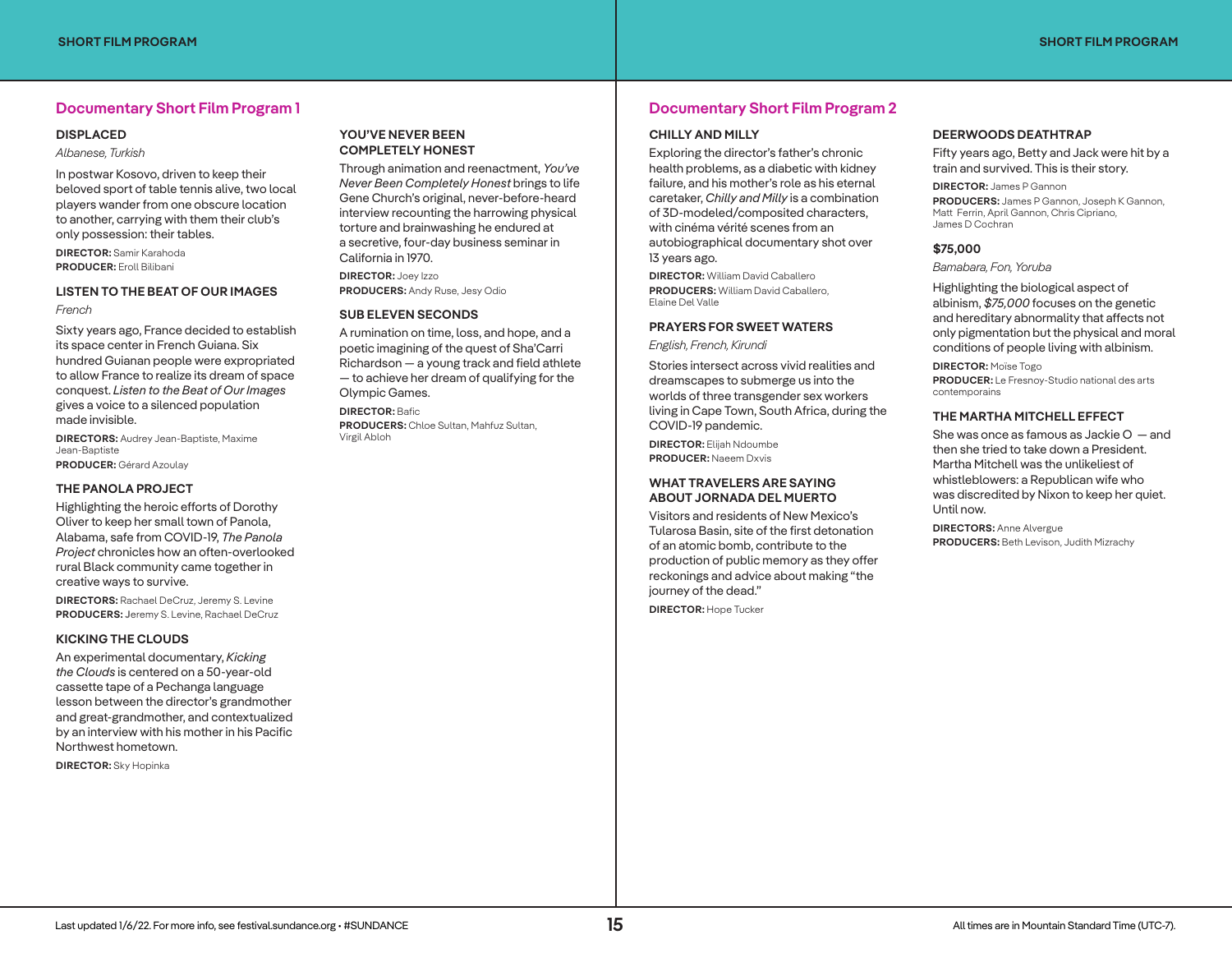# **Midnight Short Film Program**

#### **BREATHE**

*English, Korean*

At 12 years old, gifted Jaehee uses an unorthodox healing method that propels her into conflict with her overbearing father.

**DIRECTOR:** Stephen Kang **PRODUCER:** Mhairead Connor

#### **APPENDAGE**

A young fashion designer must make the best of it when her anxiety and self-doubt physically manifest into something horrific.

**DIRECTOR:** Anna Zlokovic **PRODUCERS:** Alex Familian, Anna Zlokovic, Matthew Green

# **SOCRATES' ADVENTURES IN THE UNDER GROUND**

*Chinese*

A Marxist-Leninist-Maoist revision of the Allegory of the Cave, *Socrates' Adventures in the Under Ground* is filled with talking animals who shall be late, and bourgeois queens who would like to see you without a head, exactly as Plato intended.

**DIRECTOR:** Aria Covamonas **PRODUCER:** Aria Covamonas

#### **CHAPERONE**

An unnamed figure picks up a young man in his car. As the two drive together, and settle into an austere rental house in the country, the details of their arrangement become guttingly clear.

**DIRECTOR:** Sam Max **PRODUCERS:** Russell Kahn, Sam Max, Lio Mehiel, Patrick Murray, Katie Schiller

#### **WHILE MORTALS SLEEP**

When a cold case novelist's career implodes, she seeks refuge at her friend's remote vacation home. Upon arrival, she encounters a strange couple who claim to be the caretakers. As tensions build, a dark secret begins to emerge.

**DIRECTOR:** Alex Fofonoff **PRODUCER:** Matthew James Reilly

## **RENDANG OF DEATH** *Indonesian*

In a quaint Padang restaurant, filled with people enjoying their lunch break, two bros put their friendship to the test when it turns out that only one plate remains of their favorite dish: The Rendang of Death.

**DIRECTORS:** Percolate Galactic, Andri "Yujin Sick" **PRODUCERS:** Percolate Galactic, Michaela C. Levi, Samantha K. Jackson

## **TUNDRA**

*Spanish*

Walfrido dreams of the Red Woman, whose image persists and becomes an obsession. Something tells him she is near. Over the course of a day, Walfrido will follow her trail as he travels through the suburbs of an infested city.

**DIRECTOR:** José Luis Aparicio **PRODUCERS:** Leila Montero, Daniela Muñoz, Gabriel Aleman, Jose Luis Aparicio

# **Anniversary Shorts**

*Selected shorts are available on demand Jan. 20. See the full list at festival.sundance.org/schedule*

### **575 CASTRO ST.**

Set to the original audiocassette recorded by Harvey Milk in November 1977 to be played "in the event of my death by assassination."

**DIRECTOR:** Jenni Olson **PRODUCER:** Julie Dorf

# **ALL WATER HAS A PERFECT MEMORY**

*English, Spanish*

A poignant, experimental documentary that explores the effects of tragedy and remembrance on a bicultural family.

**DIRECTOR:** Natalia Almada

#### **ALONE**

An investigation into the layers of mass incarceration and its shaping of the modern Black American family, seen through the eyes of a single mother in New Orleans, Louisiana.

**DIRECTOR:** Garrett Bradley **PRODUCERS:** Lauren Domino, Dolly Turner

### **BONESHAKER**

Lost in America, an African family travels to a Louisiana church to find a cure for their problem child.

**DIRECTOR:** Nuotama Frances Bodomo **PRODUCERS:** Shruti Ganguly, Alana Pryor Ackerman

#### **BROTHERHOOD**

*Arabic*

Tension rises between a hardened Tunisian shepherd and his son when the latter returns home after a long journey with a new wife.

**DIRECTOR:** Meryam Joobeur **PRODUCERS:** Annick Blanc, Maria Gracia Turgeon

## **BUGCRUSH**

A small-town high school loner's fascination with a dangerously seductive new kid leads him into something much more sinister than he ever could have imagined.

**DIRECTOR: Carter Smith PRODUCER:** Erin Wile

#### **THE BURDEN**

*Swedish*

In a dark musical enacted in a modern marketplace situated next to a large freeway, employees of various commercial venues deal with boredom and existential anxiety by performing cheerful musical turns. The apocalypse is a tempting liberator.

**DIRECTOR:** Nicole Elizabeth Stafford **PRODUCER:** Kalle Wettre

#### **BUTTER LAMP**

*Tibetan*

A photographer weaves unique links among nomadic families.

**DIRECTOR:** Hu Wei

**PRODUCER:** Julien Féret

#### **CHARLIE AND THE RABBIT**

Charlie, a 4-year-old who loves Bugs Bunny, decides to hunt a rabbit of his own.

**DIRECTORS:** Robert Machoian, Rodrigo Ojeda-Beck **PRODUCERS:** Robert Machoian, Rodrigo Ojeda-Beck

#### **LA CORONA (THE CROWN)**

*Spanish*

Female murderers compete ferociously for a beauty pageant crown in prison.

**DIRECTORS:** Amanda Micheli, Isabel Vega **PRODUCERS:** Amanda Micheli, Isabel Vega

#### **LAS PALMAS**

A middle-aged woman on a holiday in the sun tries to make new friends and have a good time.

**DIRECTOR:** Johannes Nyholm **PRODUCERS:** Joclo, Johannes Nyholm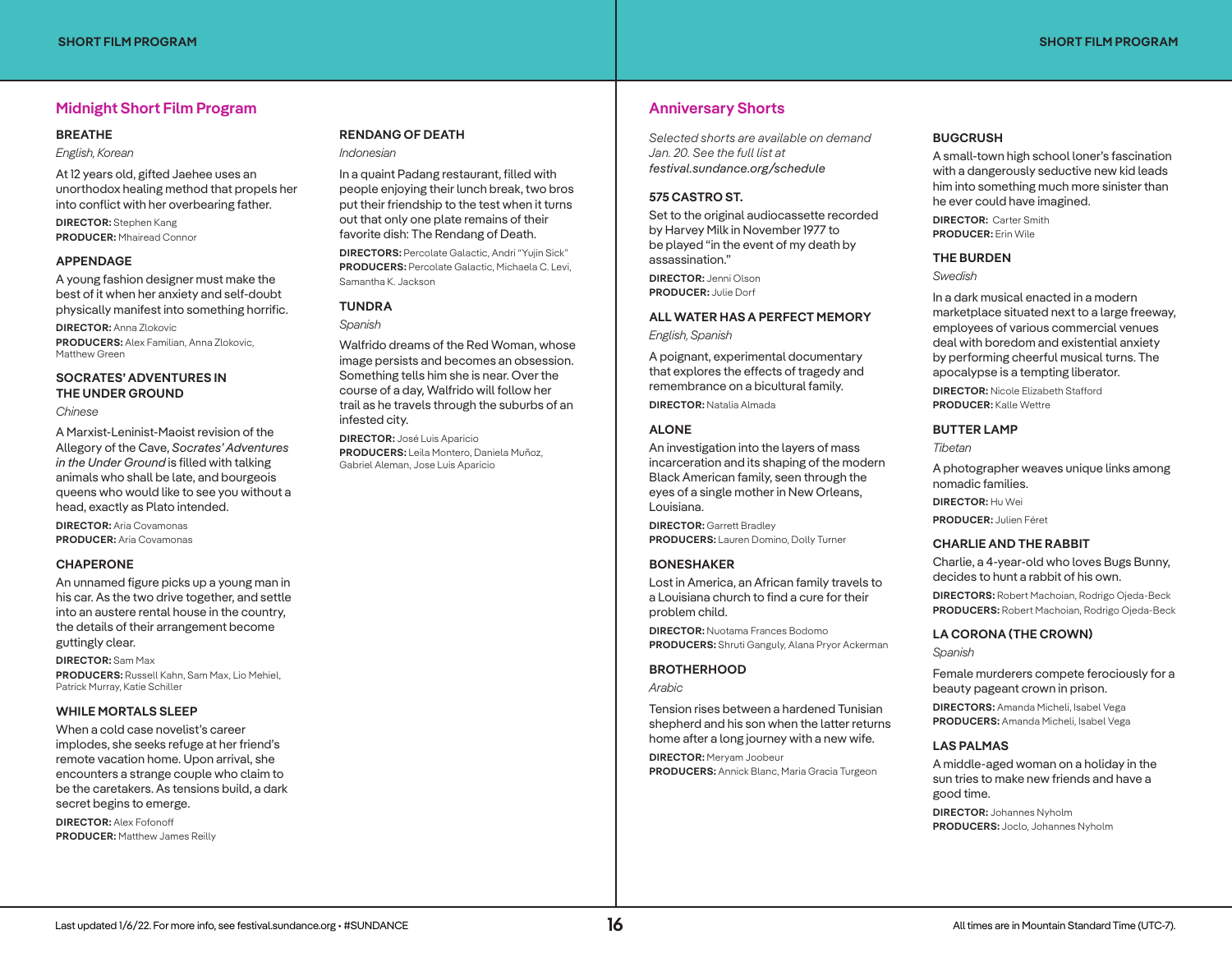#### **COUNTERFEIT KUNKOO**

#### *Marathi, Hindi*

Smita discovers a strange prerequisite to renting a home in middle-class Mumbai, a city that houses millions. She would make an ideal tenant, except for one glaring flaw she is an Indian woman without a husband.

**DIRECTOR:** Reema Maya (aka Reema Sengupta) **PRODUCERS:** Kunal Punjabi, Surekha Sengupta

#### **DEER FLOWER**

#### *Korean*

Dujung, an elementary school student, goes to a farm in the suburbs with his parents. While his parents believe that the farm's expensive and rare specialty will strengthen their son's body, Dujung suffers side effects.

**DIRECTOR:** Kangmin Kim **PRODUCERS:** Kijin Kim, Giulia Caruso

#### **DO NO HARM**

3 a.m. 1980s Hongjing. In an aging private hospital, a single-minded surgeon is forced to break her physician's oath when violent gangsters storm in to stop a crucial operation.

**DIRECTOR:** Roseanne Liang **PRODUCER:** Hamish Mortland

#### **DON'T GO TELLIN' YOUR MOMMA**

The Black ABCs were born in 1970, when Black educators in Chicago developed alphabet flash cards to provide Blackcentered teaching materials to the vastly white educational landscape. Fifty years later, 26 scenes provide an update to their meanings.

**DIRECTORS:** rubberband., Topaz Jones **PRODUCERS:** Simon Davis, Eric McNeal, Luigi Rossi, Jason Sondock, Kevin Storey

#### **FAMILY REMAINS**

A mother and daughter are marooned in a sleepy community 10 years after the disappearance of the girl's father.

**DIRECTOR:** Tamara Jenkins **PRODUCERS:** Scott Macaulay, Robin O'Hara

#### **FE26**

Two gentlemen make a living hustling metal in Cleveland, Ohio. **DIRECTOR:** Kevin Jerome Everson

**PRODUCER:** Madeleine Molyneaux

#### **FOR NONNA ANNA**

*English, Italian*

A trans girl caring for her Italian grandmother assumes that her nonna disapproves of her. Instead, she discovers a tender bond in their shared vulnerability.

**DIRECTOR:** Luis De Filippis **PRODUCERS:** Luis De Filippis, Lucah Rosenberg, Lee Nava Rastegar

#### **GESTURE DOWN (I DON'T SING)**

A graceful and personal adaptation of the poem "Gesture Down to Guatemala" by the late Native American writer James Welch.

**DIRECTOR:** Cedar Sherbert **PRODUCERS:** Sherman Alexie, Cedar Sherbert, Lois Welc

## **GREETINGS FROM AFRICA**

A candid view of the state of things in 1990s lesbian dating. **DIRECTOR:** Cheryl Dunye

**PRODUCERS:** Cheryl Dunye, Mary Jane Skalski, Karen Yaeger

#### **HOLD UP**

A robber is after more than money at a convenience store holdup.

**DIRECTOR:** Madeleine Olnek **PRODUCER:** Ryan Gomez

#### **KITCHEN SINK**

From the bowels of the kitchen sink comes a dark and tender love. A nightmare come true…

**DIRECTOR:** Allison Maclean **PRODUCER:** Bridget Ikin

#### **MOBILIZE**

Guided expertly by those who live on the land and are driven by the pulse of the natural world, this story takes us on an exhilarating journey from the far north to the urban south.

**DIRECTOR:** Caroline Monnet **PRODUCER:** Anita Lee

#### **MORE THAN TWO HOURS**

*Arabic*

A boy and girl wander the city at 3 a.m. looking for a hospital to cure the girl, but it's much harder to find one than they thought.

**DIRECTOR:** Ali Asgari **PRODUCER: S**asan Salour

# **PRIMAVERA**

*Spanish*

Elba is an introverted and lonely teenager living with her mostly absent mother and her older sister, with whom she has an ambivalent relationship. When her sister decides to run away from home, Elba attends the goodbye party, resulting in an encounter that changes Elba's outlook on life.

**DIRECTOR:** Tania Claudia Castillo **PRODUCERS:** Henner Hofmann, Karla Bukantz

#### **REJECTED**

Twisted animated characters strive to survive in the family-friendly world of advertising.

**DIRECTOR:** Don Hertzfeldt **PRODUCER:** Don Hertzfeldt

## **SHORT TERM 12**

A film about kids and the grown-ups who hit them.

**DIRECTOR:** Destin Daniel Cretton **PRODUCERS:** Destin Daniel Cretton, Anthony Pang,

Michelle Steffes

### **SHIMÁSÁNÍ**

*Navajo*

When Mary Jane finds a geography book that shows her an entirely new world, she must decide whether to maintain her traditional Navajo reservation lifestyle with her grandmother or go out into a larger world.

**DIRECTOR:** Blackhorse Lowe **PRODUCERS:** Nanobah Becker, Chad Burris, Heather Rae, David Stevens

#### **SIKUMI**

*English, Inupiaq*

An Inuit hunter inadvertently becomes a witness to a murder.

**DIRECTOR/SCREENWRITER:** Andrew Okpeaha MacLean

**PRODUCER:** Cara Marcous

## **SISTER**

*Chinese*

A man thinks back to his childhood memories of growing up with an annoying little sister in China in the 1990s. What would his life have been like if things had gone differently?

**DIRECTOR/SCREENWRITER:** Siqi Song **PRODUCER:** Siqi Song

#### **SOLO UN CARGADOR**

*Spanish*

A meticulously filmed documentary portrait of the hard life of the cargadores who trek through the mountains of Peru with baggage on their backs.

**DIRECTOR:** Juan Alejandro Ramírez **PRODUCER:** Juan Alejandro Ramírez

#### **SPIDER**

It's all fun and games until someone loses an eye.

**DIRECTOR:** Nash Edgerton **PRODUCER:** Nicole O'Donohue

#### **THE SUBCONSCIOUS ART OF GRAFFITI REMOVAL**

An experimental documentary that explores the artistic merits of graffiti cleanup programs. **DIRECTOR:** Matt McCormick **PRODUCER:** Matt McCormick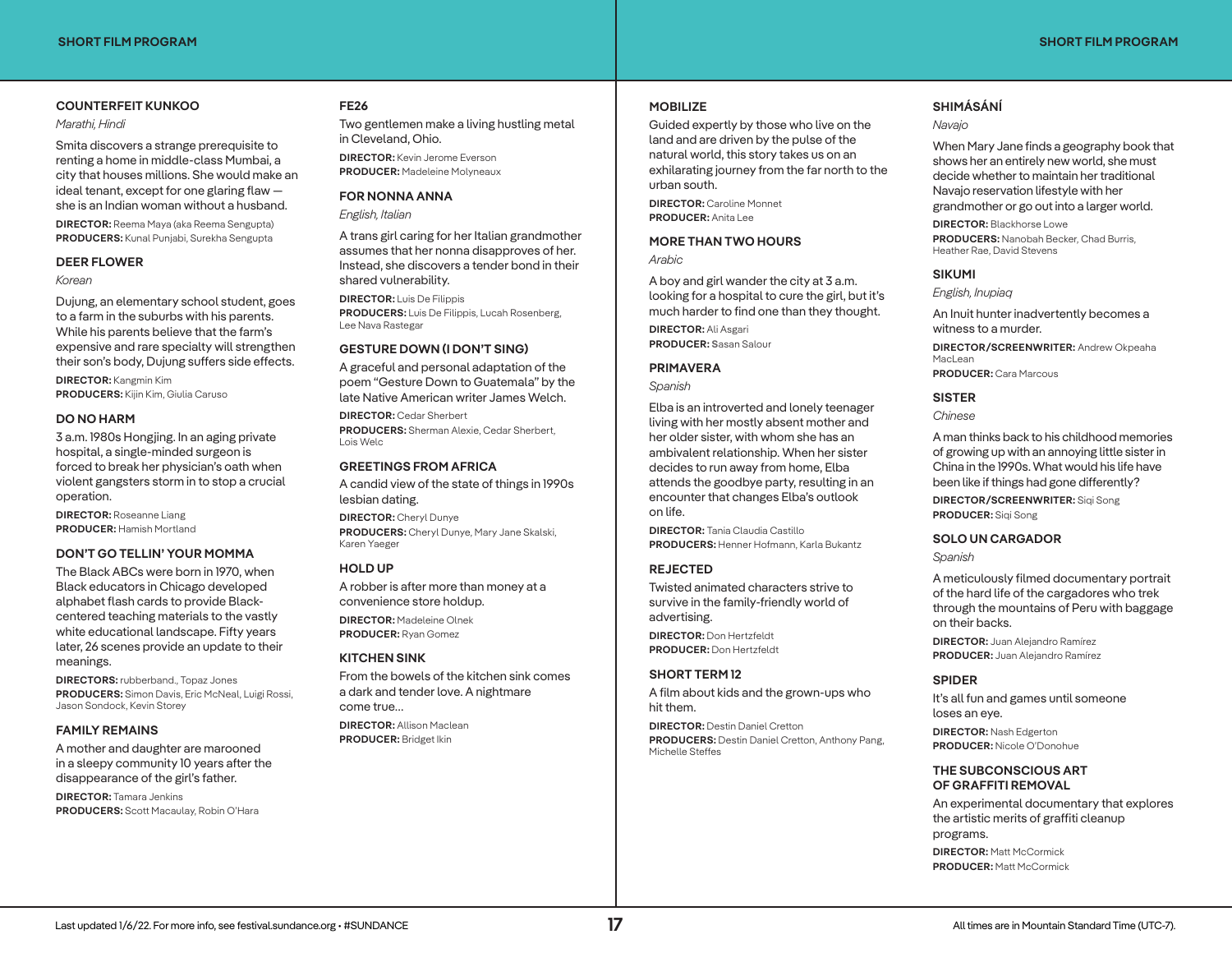## **T**

A film crew follows three grieving participants of Miami's annual "T Ball," where folks assemble to model RIP T-shirts and innovative costumes designed in honor of their dead.

**DIRECTOR:** Keisha Rae Witherspoon **PRODUCERS:** Faren Humes, Jason Fitzroy Jeffers, Monica Sorelle

#### **TOM GOES TO THE BAR**

Surrounded by wacky characters, Tom carries on a deadpan monologue while life in Pete's Bar and Grill goes on around him.

**DIRECTOR:** Dean Parisot **PRODUCER:** Joey Forsyte

#### **TREVOR**

A poignant and liberating look at a 13-yearold as he begins to discover his sexual identity.

**DIRECTOR:** Peggy Rajski **PRODUCERS:** Randy Stone, Peggy Rajski

#### **TWO CARS, ONE NIGHT**

A tale of first love. While waiting for their parents, two boys and a girl meet in the car park of a rural pub. What at first seems to be a relationship based on rivalry soon develops into a close friendship. We learn that love can be found in the most unlikely of places.

**DIRECTOR:** Taika Waititi **PRODUCERS:** Ainsley Gardiner, Catherine Fitzgerald

### **WAVES '98**

*Arabic*

Disillusioned with his life in the suburbs of segregated Beirut, Omar makes a discovery that lures him into the depths of the city. He becomes immersed in a world that is so close yet so isolated from reality and finds himself struggling to retain his sense of home.

**DIRECTOR:** Ely Dagher **PRODUCERS:** Nina Najjar, Christina Farah

#### **WORST ENEMY**

A female misanthrope gets herself stuck in a full-body girdle. **DIRECTOR:** Lake Bell **PRODUCER:** Jett Steiger

# **YOUR DARK HAIR IHSAN**

*Arabic, English*

A man returns from Europe to his native city in northern Africa, where he remembers his childhood and the mother he lost as a boy. **DIRECTOR/SCREENWRITER:** Tala Hadid **PRODUCERS:** Tala Hadid, Paula Hardy

# **FROM THE COLLECTION**

# **Just Another Girl on the I.R.T.**

Chantal has plans. She's going places. She's on track to graduate early, go to college, become a doctor, and get out of the Brooklyn projects where she's grown up.

**DIRECTOR:** Leslie Harris **PRODUCERS:** Leslie Harris, Erwin Wilson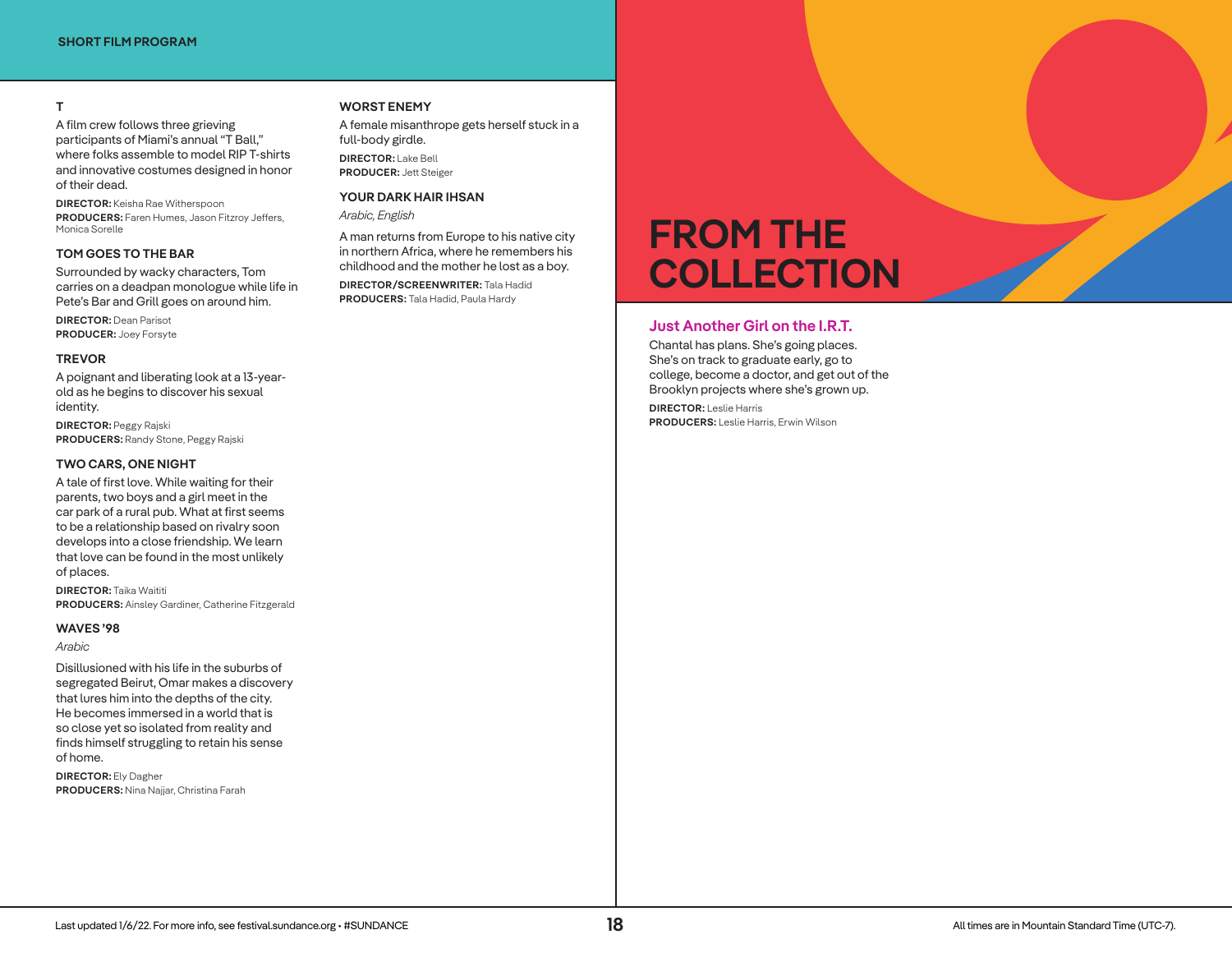# **KIDS**

# **Maika**

#### *Vietnamese*

After a meteor falls to Earth, 8-year-old Hung meets an alien girl from the planet Maika, searching for her lost friend. As Hung helps his otherworldly friend search, the alien inadvertently helps Hung make new friends and heal a broken heart. But danger lurks everywhere…

#### **DIRECTOR/SCREENWRITER:** Ham Tran

**PRODUCERS:** Jenni Trang Le, Duy Ho, Anderson Le, Bao Nguyen

### **Summering**

During their last days of summer and childhood — the weekend before middle school begins — four girls struggle with the harsh truths of growing up and embark on a mysterious adventure.

**DIRECTOR:** James Ponsoldt **PRODUCERS:** Peter Block, P. Jennifer Dana

# **NEW FRONTIER PERFORMANCES**

(IAI)

## **32 Sounds**

An immersive documentary and sensory film experience that explores the elemental phenomenon of sound and its power to bend time, cross borders, and profoundly shape our perception of the world around us. The film will be presented in its "live cinema" form, featuring live music and live narration.

**LEAD ARTIST:** Sam Green **PRODUCERS:** Josh Penn, Tommy Kriegsmann

#### **Cosmogony**

A live digital performance in which three dancers are motion captured in Geneva and projected remotely in real time.

**LEAD ARTISTS:** Gilles Jobin, Susana Panadés Diaz, Camilo de Martino, Tristan Siodlak

# **Suga' - A Live Virtual Dance Performance**

An immersive experience that features live dance performance as volumetric video in social virtual reality space. The performance weaves together movement, family stories, and cultural heritage to imagine virtual environments as a site for healing and reclamation of spaces that were historically filled with pain and injustice.

**LEAD ARTIST:** Valencia James